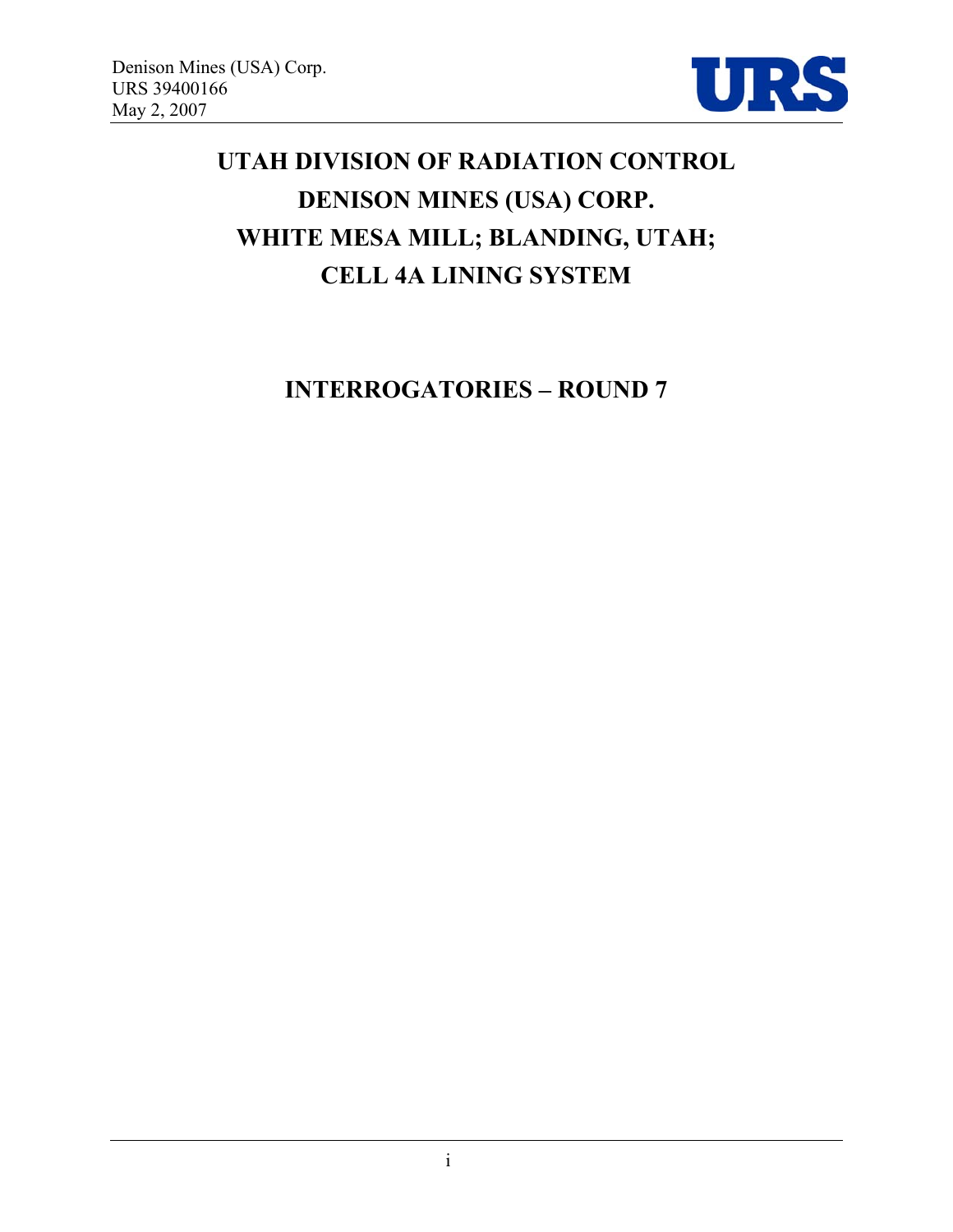

## **TABLE OF CONTENTS**

## Section Page

| INTERROGATORY DMC R313-24-4-01/05: RADIATION SURVEY AND RELATED     |  |
|---------------------------------------------------------------------|--|
|                                                                     |  |
| INTERROGATORY DMC R313-24-4-03/05: LINER STRENGTH & COMPATIBILITY 5 |  |
| INTERROGATORY DMC R313-24-4-06/05: BEST AVAILABLE TECHNOLOGY 8      |  |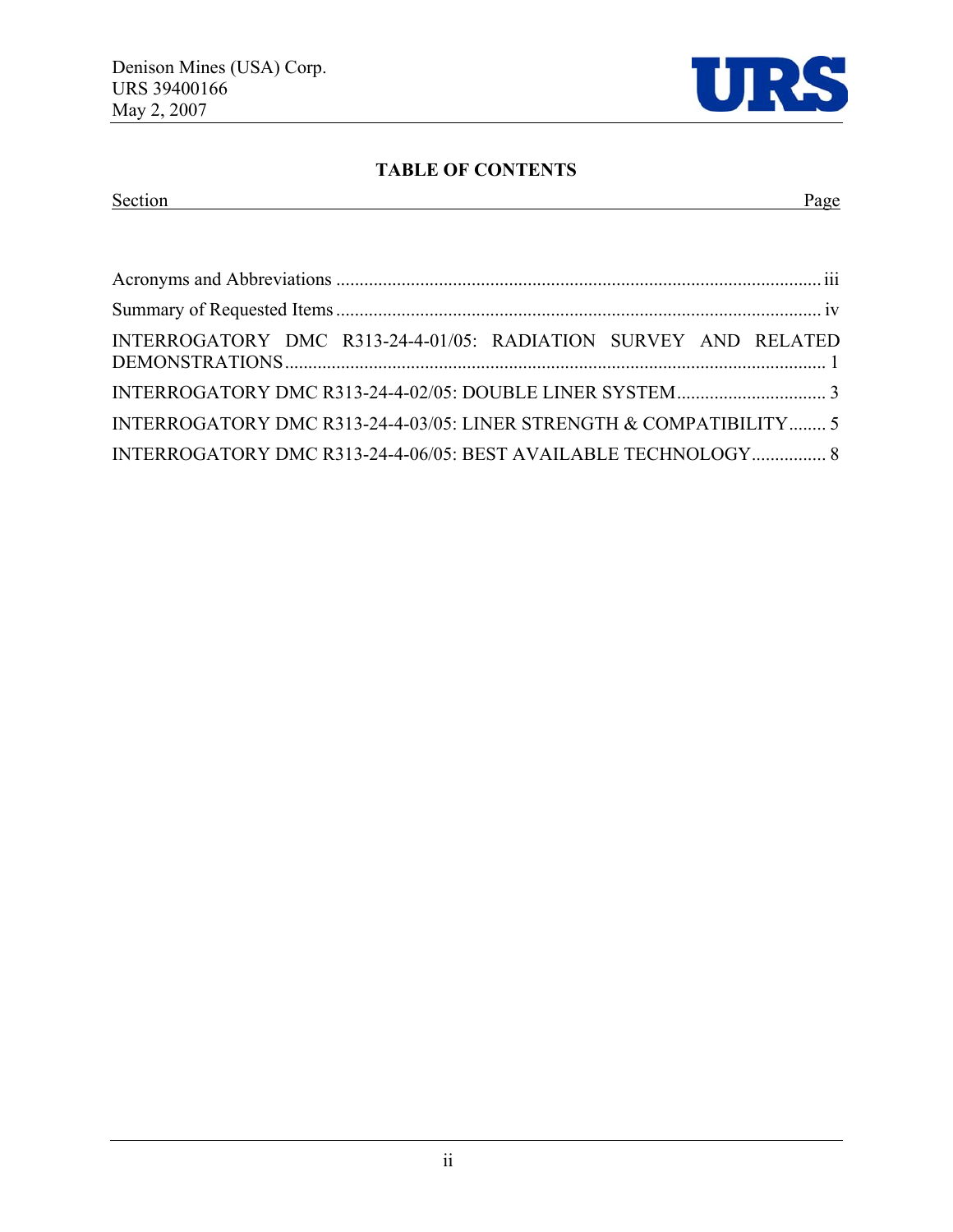

## **Acronyms and Abbreviations**

| <b>BAT</b>  | <b>Best Available Technology</b>      |
|-------------|---------------------------------------|
| <b>CFR</b>  | Code of Federal Regulations           |
| <b>CQA</b>  | <b>Construction Quality Assurance</b> |
| DR          | Design Report                         |
| <b>DRC</b>  | Division of Radiation Control (Utah)  |
| <b>GCL</b>  | Geosynthetic Clay Liner               |
| <b>HDPE</b> | <b>High Density Polyethylene</b>      |
| <b>TDS</b>  | <b>Total Dissolved Solids</b>         |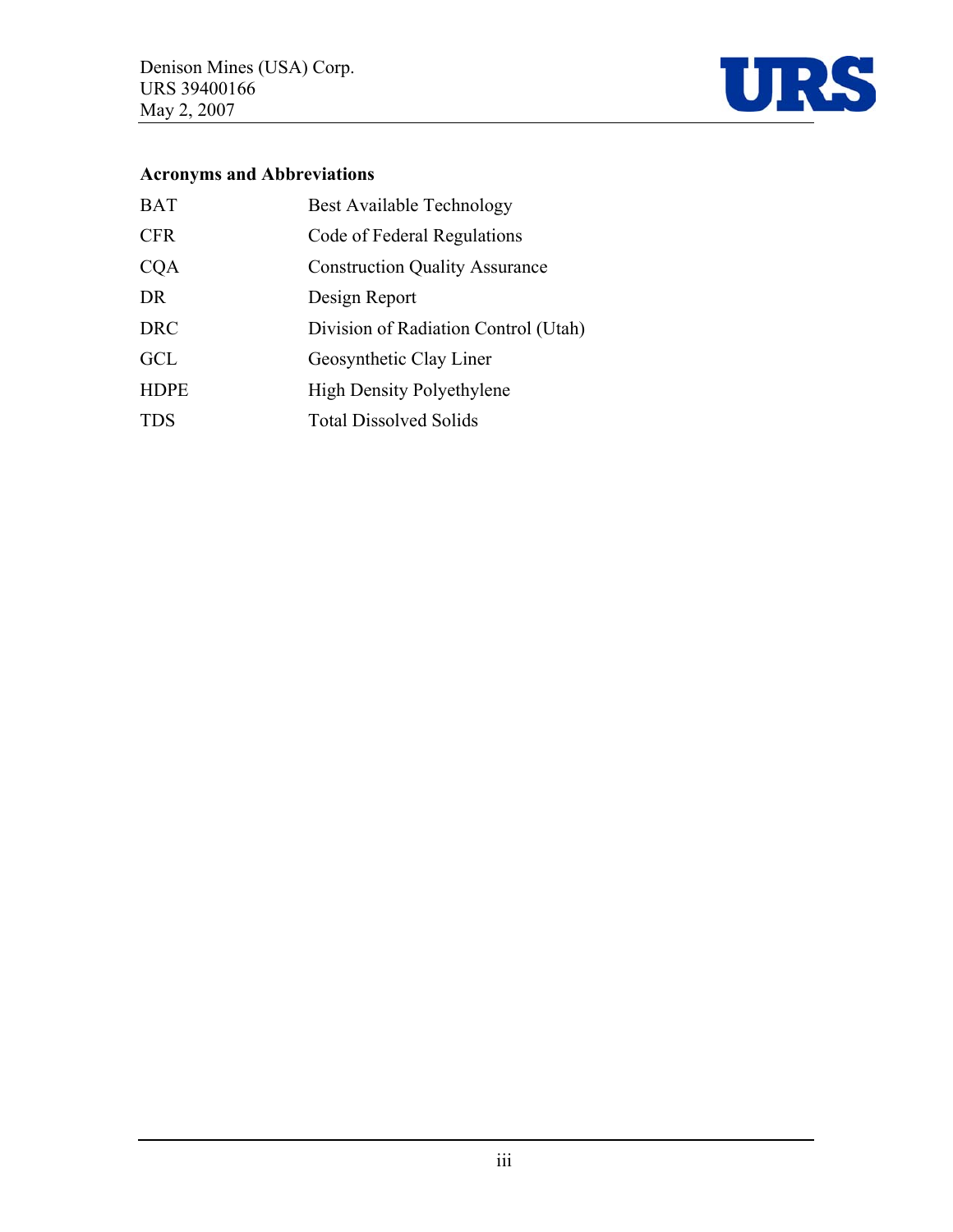

#### **Summary of Requested Items**

Please refer to the interrogatories for the context of the item requests.

- 1. The Division still awaits receipt of a Radiation Survey Report to demonstrate that the existing subgrade for Cell 4A has radiation and contamination levels that are acceptable.
- 2. Minor revisions and clarifications to the technical specifications and CQA Plan to address minimum thickness of soil subgrade under the cell liner, soil compaction lift thickness, and soil material testing requirements.
- 3. The proposed GCL field hydration plan shall include the requirement that the GCL testing continue until hydration levels is 140% or greater. As an alternative to the demonstration that the GCL will reach the desired hydration levels, 2-feet of compacted clay can be placed and compacted in the bottom and on the side slopes of the cell (in place of the GCL). In addition, there are a few clarifications on the revised field hydration plan that need to be addressed.
- 4. Cell 4A slimes drain design needs to include a drainage layer over the strip drains that will have the ability to drain the tailings solution in a timely manner. The use of a drainage layer over the strip drains needs to be included in the demonstration of the effectiveness of the slimes drainage system. In addition there are a few clarifications on the demonstration provided that need to be addressed.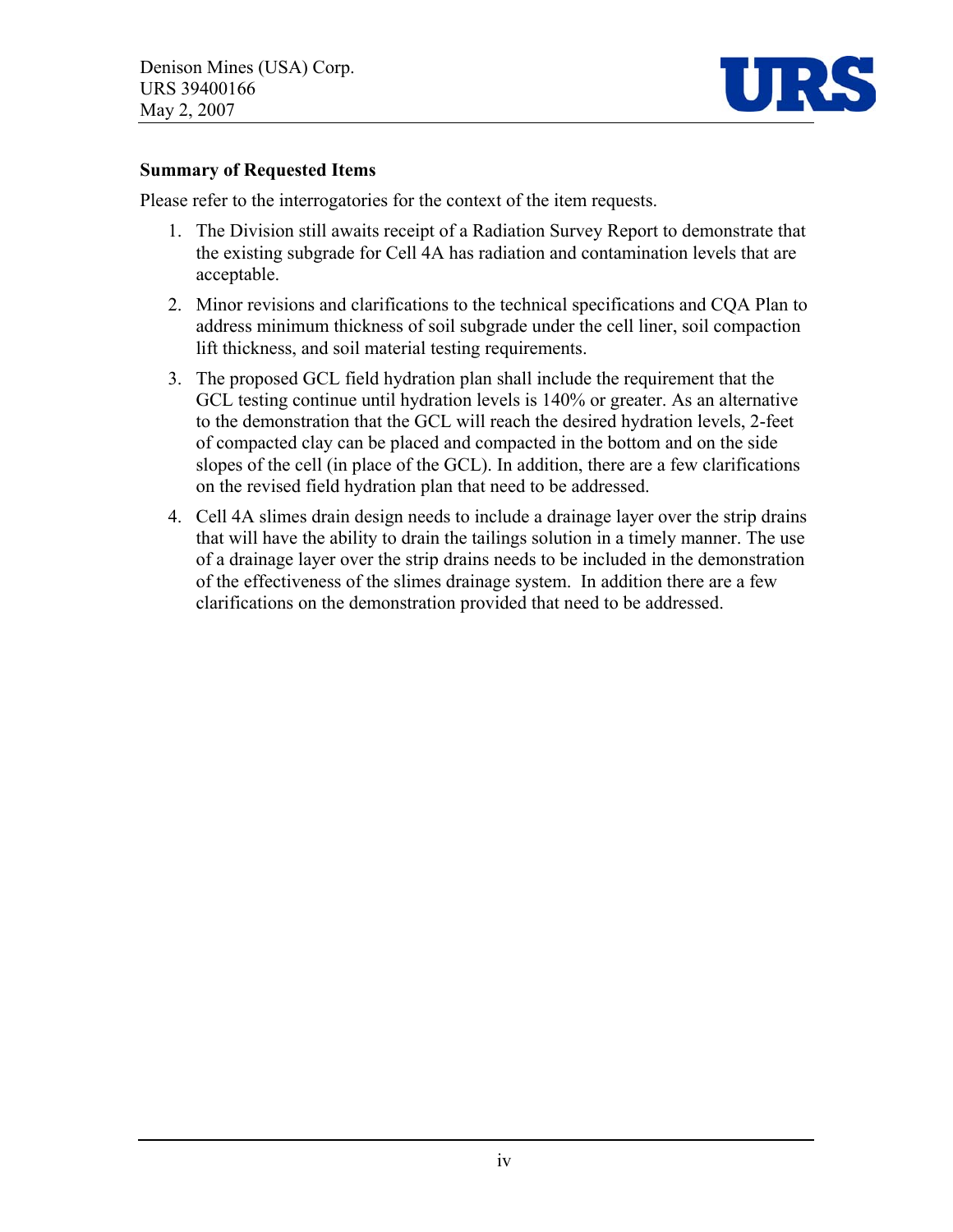

#### **INTERROGATORY DMC R313-24-4-01/05: RADIATION SURVEY AND RELATED DEMONSTRATIONS**

#### **PRELIMINARY FINDING:**

*Refer to R313-24-1(3), R313-24-4, R313-15-501, R313-15-406, and 10 CFR 40 Appendix A, Criterion 5A(1); DRC rules require that a radiation survey be performed to demonstrate that the requirements of R313-15 are met, including the magnitude and extent of radiation levels and concentrations or quantities of radioactive material (see R313-15-501). DRC rules also require DMC to describe "… how facility design and procedures for operation will minimize, to the extent practicable, contamination of the facility and the environment,…" (see R313-15-406). R313-24-4 and 10 CFR 40 Appendix A, Criterion 5A(1) require that for uranium tailings impoundments where*  wastes have migrated into the liner during the active life of the facility, that closure of *said impoundment must include "…removal or decontamination of all waste residues, contaminated containment system components (liners, etc.), contaminated subsoils, and structures and equipment contaminated with waste and leachate."* 

*Refer to R317-6-6.3(Q); "Unless otherwise determined by the Executive Secretary, the application for a permit to discharge wastes or pollutants to ground water shall include the following complete information:… Q. Other information required by the Executive Secretary."* 

*Also refer to R317-6-6.4(A); DMC must provide information that allows the Executive Secretary to determine:…"3. the applicant is using best available technology to minimize the discharge of any pollutant;…".* 

## **INTERROGATORY STATEMENT:**

*This interrogatory is now being addressed under a separate cover.* 

## **BASIS FOR INTERROGATORY:**

DMC provided to the DRC a report from SENES Consulting (via a transmittal letter *dated September 1, 2006) that addressed the radiation levels in Cell 4A subgrade. DRC comments to this report were provided to DMC in an email from Mr. John Hultquist*  dated 9/15/06. In addition, DMC has communicated that the confirmation sampling of *the clean up effort on Cell 4A is complete, and the results and analysis will be submitted to the DRC.* 

*This issue is now being addressed under a separate cover. However, prior to the start of Cell 4A liner installation a final report must be submitted to, and approved by, the DRC that includes data and a demonstration that the existing cell liner subgrade has radiation and contamination levels that are acceptable.*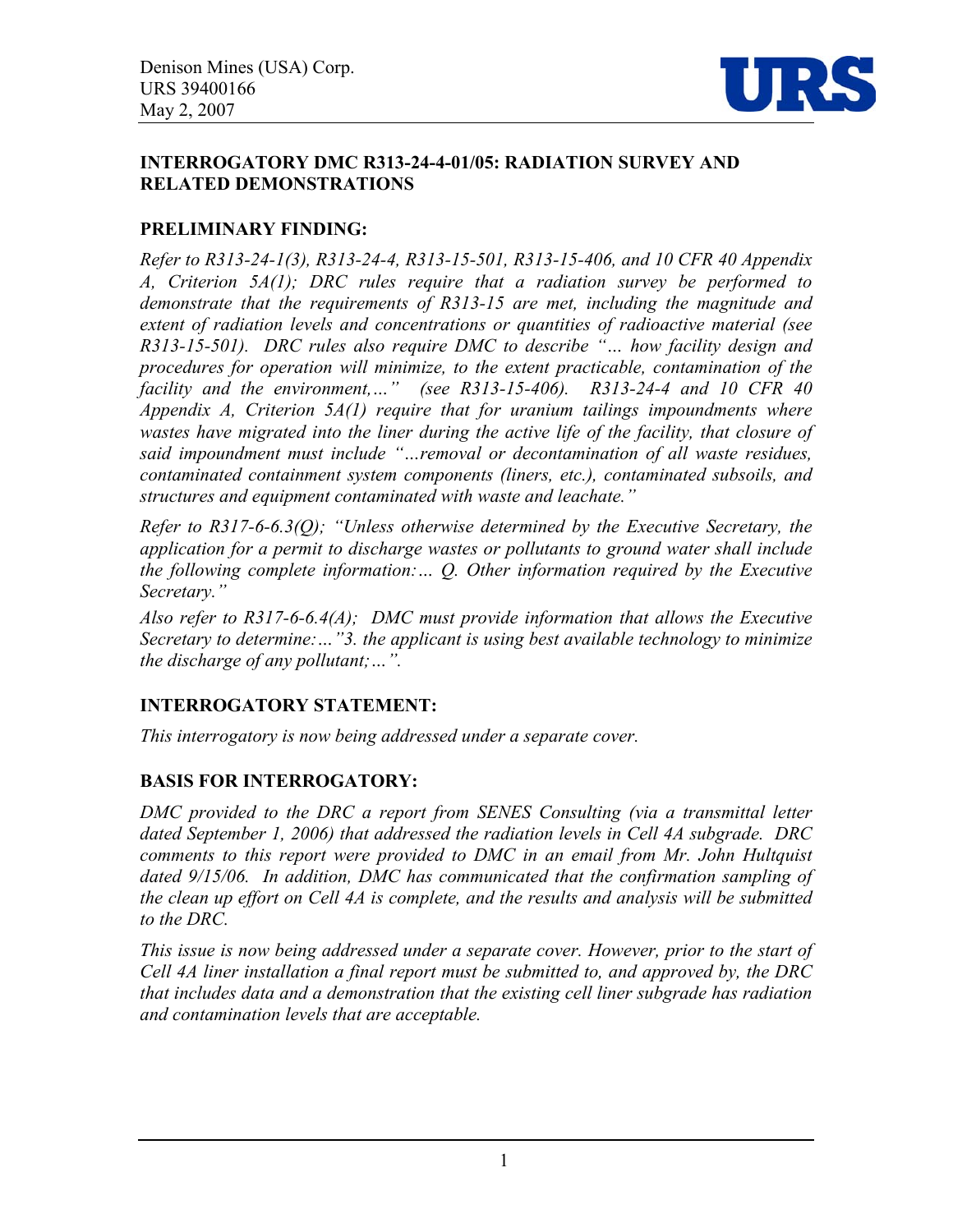

#### **REFERENCES:**

*Letter from DMC to UDRC dated May 8, 2006; Re: Cell 4A Lining System Design Report, Response to URS Completeness Review,* 

*October 18, 2005 DRC letter to DMC (request for additional information).* 

*Letter from DMC to DRC dated June 22, 2006; Re: Cell 4A Lining System Design Report, Round 2 Interrogator Response.* 

*Letter from DMC to DRC dated June 30, 2006; Re: Cell 4A Lining System Design Report, Response to DRC Request for Additional Information – Round 2 Interrogatory, Cell 4A Design.* 

*Letter from Denison Mines (USA) Corp. (DMC) to DRC dated December 8, 2006; Re: Cell 4A Lining System Design Report, Response to DRC Request for Additional Information – Round 5 Interrogatory, Cell 4A Design.*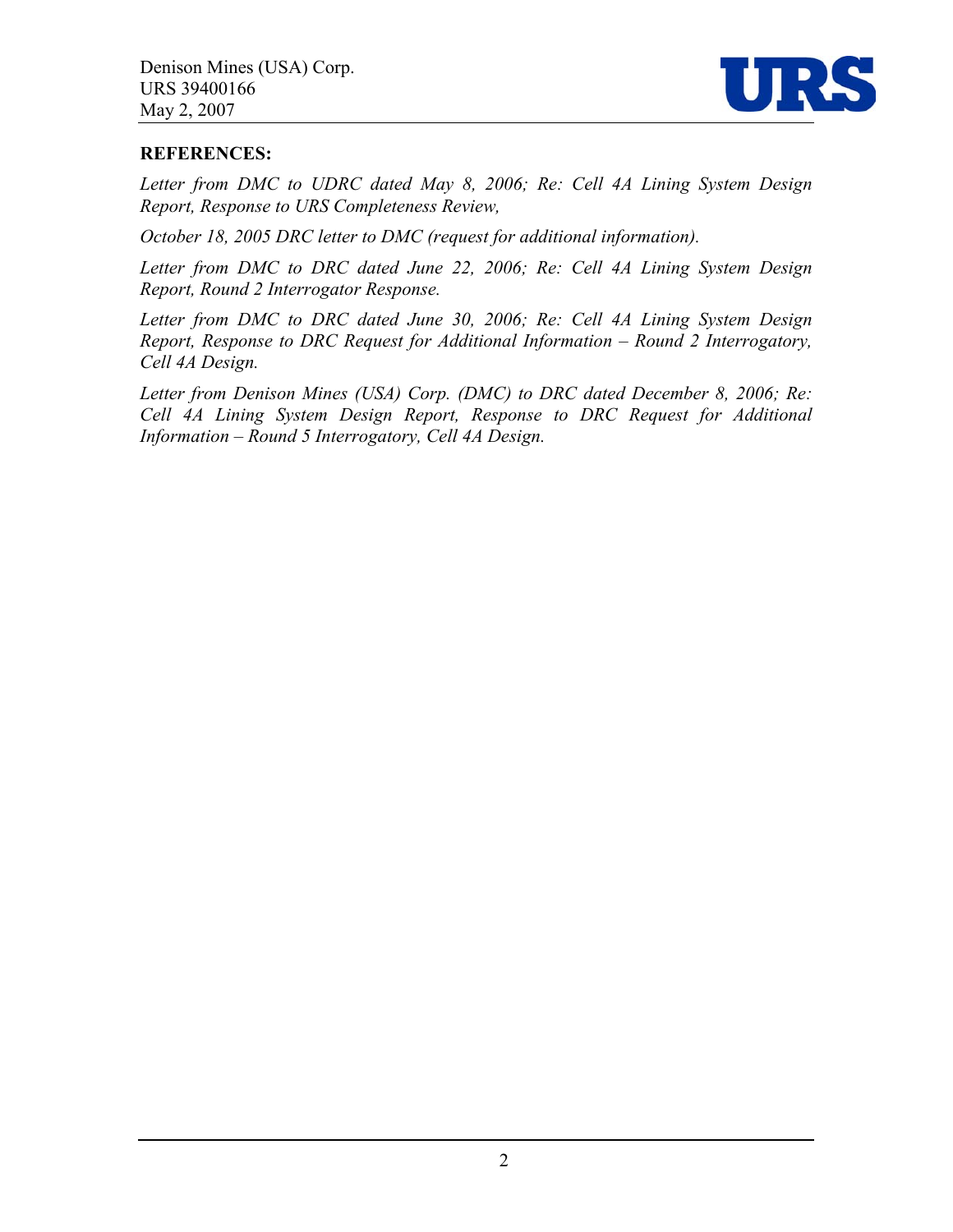

#### **INTERROGATORY DMC R313-24-4-02/05: DOUBLE LINER SYSTEM**

#### **PRELIMINARY FINDING:**

*Refer to R313-24-4, 10 CFR 40 Appendix A, Criterion 5A(1): Surface impoundments must have a liner that is designed, constructed, and installed to prevent any migration of wastes out of the impoundment to the adjacent subsurface soil, ground water, or surface water at any time during the active life (including the closure period) of the impoundment. The liner may be constructed of materials that may allow wastes to migrate into the liner (but not into the adjacent subsurface soil, ground water, or surface water) during the active life of the facility, provided that impoundment closure includes removal or decontamination of all waste residues, contaminated containment system components (liners, etc.), contaminated subsoils, and structures and equipment contaminated with waste and leachate. For impoundments that will be closed with the*  liner material left in place, the liner must be constructed of materials that can prevent *wastes from migrating into the liner during the active life of the facility.* 

*Refer to R317-3-1(1.7). 1.7. Construction Supervision. The applicant must demonstrate that adequate and competent inspection will be provided during construction. It is the responsibility of the applicant to provide frequent and comprehensive inspection of the project.* 

*Refer to R317-3-10(4)(E). E. Construction Quality Control and Assurance. A construction quality control and assurance plan showing frequency and type of testing for materials used in construction shall be submitted with the design for review and approval. Results of such testing, gradation, compaction, field permeability, etc., shall be submitted to the executive secretary.* 

## **INTERROGATORY STATEMENT:**

*Please state in Section 02220 (3.02) of the Technical Specifications that the subgrade soil shall be a minimum of 12-inches thick. Also include in this section that an acceptable maximum loose lift thickness before compaction of the subgrade soil is 8-inches.* 

*Please revise the use of the term "in general conformance" (with a specific test procedure) to state "in conformance". This revision should be made throughout the Technical Specifications and CQA Plan.* 

*Please revise Table 1B in the Revised Construction Quality Assurance Plan to state that at a minimum, one test per soil type will be performed for ASTM D 422 and ASTM D 1557.* 

## **BASIS FOR INTERROGATORY:**

*In response to this interrogatory in Round 6, DMC stated:*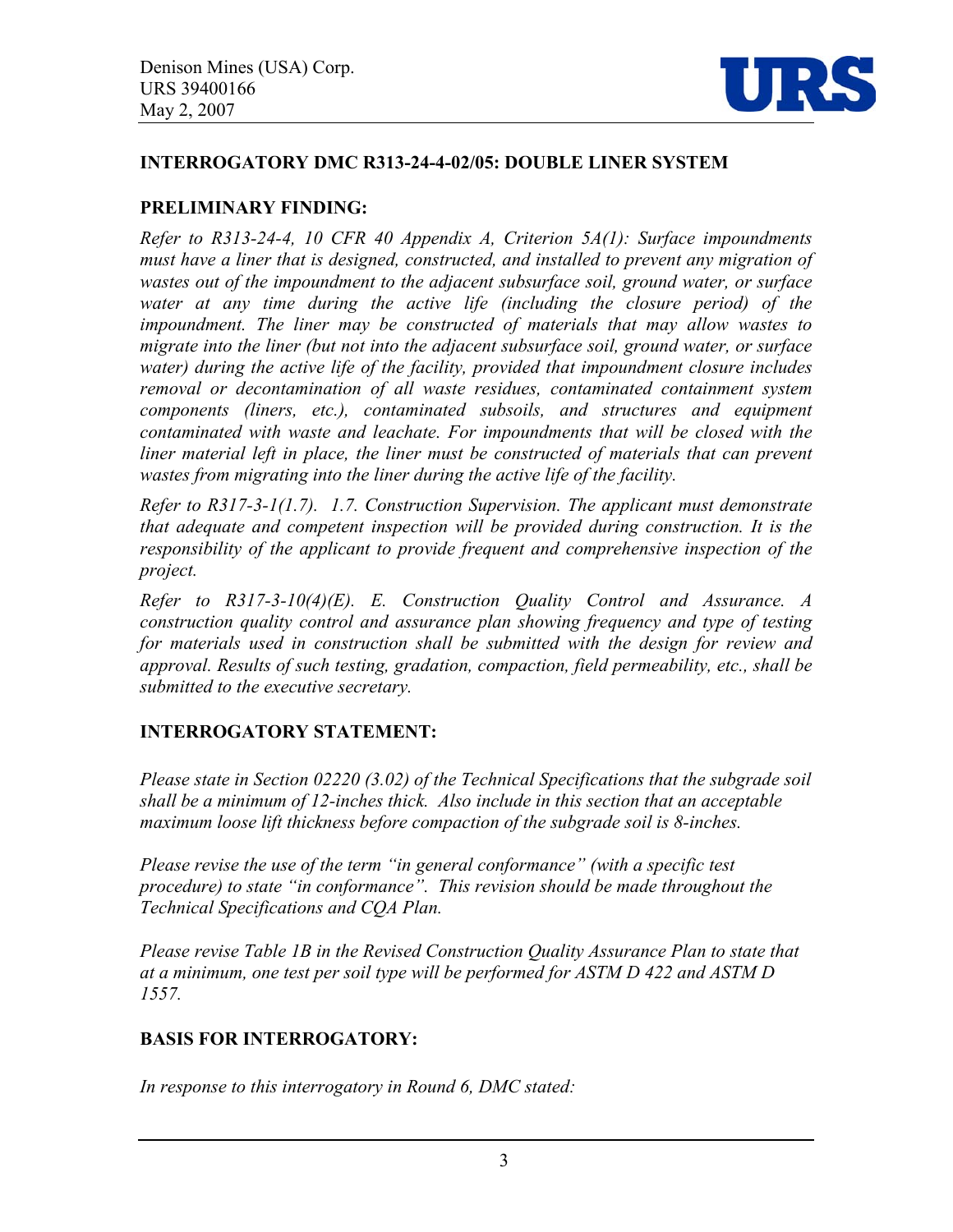

*"*Technical Specifications Section 02220, Subgrade Preparation, has been revised to include requirements for subgrade compaction, moisture content, and proof-rolling. The Construction Quality Assurance Plan has been revised to include testing requirements for compaction and moisture content."

*Review of Section 02220 confirms that these requirements have been included in the technical specifications. However, a minimum thickness of subgrade soil under the cell liner needs to be included. This minimum thickness of soil needs to be no less than 12 inches. Also, a maximum lift thickness for soil that is placed and compacted needs to be stated. Acceptable maximum loose lift thickness for the placement of subgrade soil is 8 inches.* 

*Table 1B has a frequency of one test per source (of soil borrow) for ASTM D 422 and D 1557. This should state at a minimum, one test per soil type. Please note that one source could have different soil types, with different maximum densities and optimum moisture content.* 

*Review of the CQA Plan confirms that these requirements have also been included. However, the use of the term "in general conformance" with a specific test procedure is not acceptable. It should state "in conformance". This applies to the use of this phrase throughout the technical specifications and CQA Plan.* 

## **REFERENCES:**

*"Cell 4A Lining System Design Report for the White Mesa Mill, Blanding, Utah," by GeoSyntec Consultants, January 2006. Prepared for International Uranium (USA) Corporation.*

*Letter from DMC to DRC dated June 22, 2006; Re: Cell 4A Lining System Design Report, Round 2 Interrogator Response.* 

*Letter from DMC to DRC dated June 30, 2006; Re: Cell 4A Lining System Design Report, Response to DRC Request for Additional Information – Round 2 Interrogatory, Cell 4A Design.* 

*Letter from DMC to DRC dated August 28, 2006; Cell 4A Lining System Design Report, Response to DRC Request for Additional Information – Round 4 Interrogatory, Cell 4A Design.* 

*Letter from Denison Mines (USA) Corp. (DMC) to DRC dated December 8, 2006; Re: Cell 4A Lining System Design Report, Response to DRC Request for Additional Information – Round 5 Interrogatory, Cell 4A Design.* 

*Letter from Denison Mines (USA) Corp. (DMC) to DRC March 28, 2007; Re: Cell 4A Lining System Design Report, Response to DRC Request for Additional Information – Round 6 Interrogatory, Cell 4A Design.*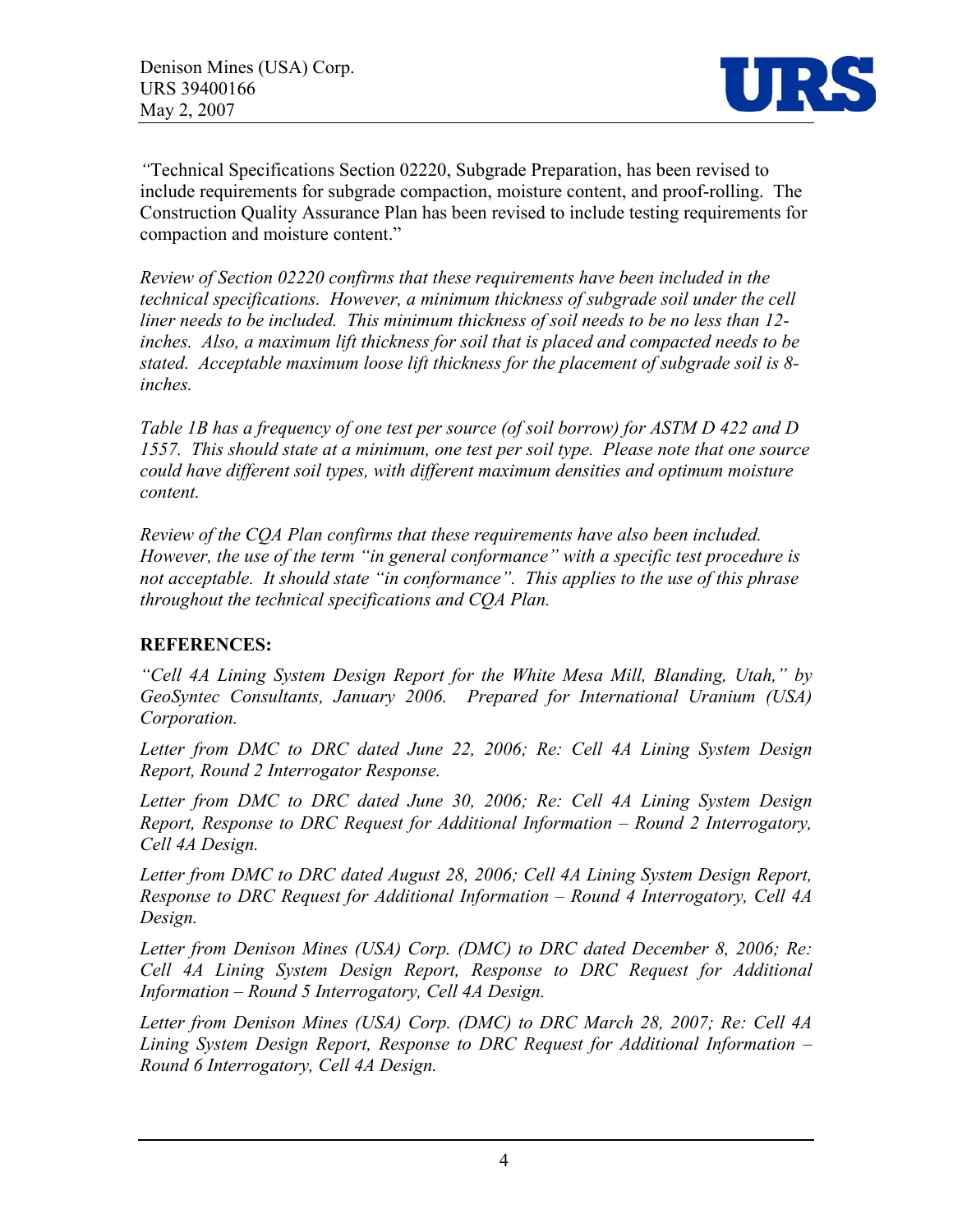

#### **INTERROGATORY DMC R313-24-4-03/05: LINER STRENGTH & COMPATIBILITY**

## **PRELIMINARY FINDING:**

*Refer to R313-24-4, 10 CFR 40 Appendix A, Criterion 5A(2)(a): The liner must be constructed of materials that have appropriate chemical properties and sufficient strength and thickness to prevent failure due to pressure gradients (including static head and external hydrogeologic forces), physical contact with the waste or leachate to which they are exposed, climatic conditions, the stress of installation, and the stress of daily operation;*

## **INTERROGATORY STATEMENT:**

*The proposed GCL field hydration plan shall include the requirement that the GCL testing continue until hydration levels (mass of water to mass of solids as determined by ASTM D 2216) is 140% or greater.* 

*As an alternative to the demonstration that the GCL will reach the desired hydration*  levels, 2-feet of compacted clay can be placed and compacted in the bottom and on the *side slopes of the cell (in place of the GCL).* 

*The location of the proposed test pad shall be away from the toe of the slope, in an area away from any surface water flow path, and protected from surface water run on.*

*In addition, the statement is not acceptable "Based on the anticipated favorable results from this field demonstration, DMC has removed the post installation hydration requirement from the technical specifications section 02772". In order to remove this requirement, DMC must first demonstration the optimum moisture content (level of hydration) can be achieved.* 

## **BASIS FOR INTERROGATORY:**

*Round 6 requested additional information in support of the proposed GCL field hydration test plan. This included:* 

*1. Please provide detailed information on the justification for the 100% optimum moisture content (providing for low permeability) of the GCL in consideration of liquids with pH in the 1 to 2 range. Is CETCO stating that 100% is the optimum moisture content that will provide for the optimum (low) permeability under the acidic conditions? If so, what is their basis?* 

*DMC responded:* 

"CETCO recommends the hydration of GCLs to 100% moisture content when the GCL is to be permeated by liquids other than water. The basis for this recommendation is for hydrocarbon permeation through GCLs as demonstrated by Daniel, et al (Daniel et al, 1993). The permeant in this case will be liquids with low pH. However, as discussed in our response to Interrogatory #1, the number of pore volumes anticipated to permeate the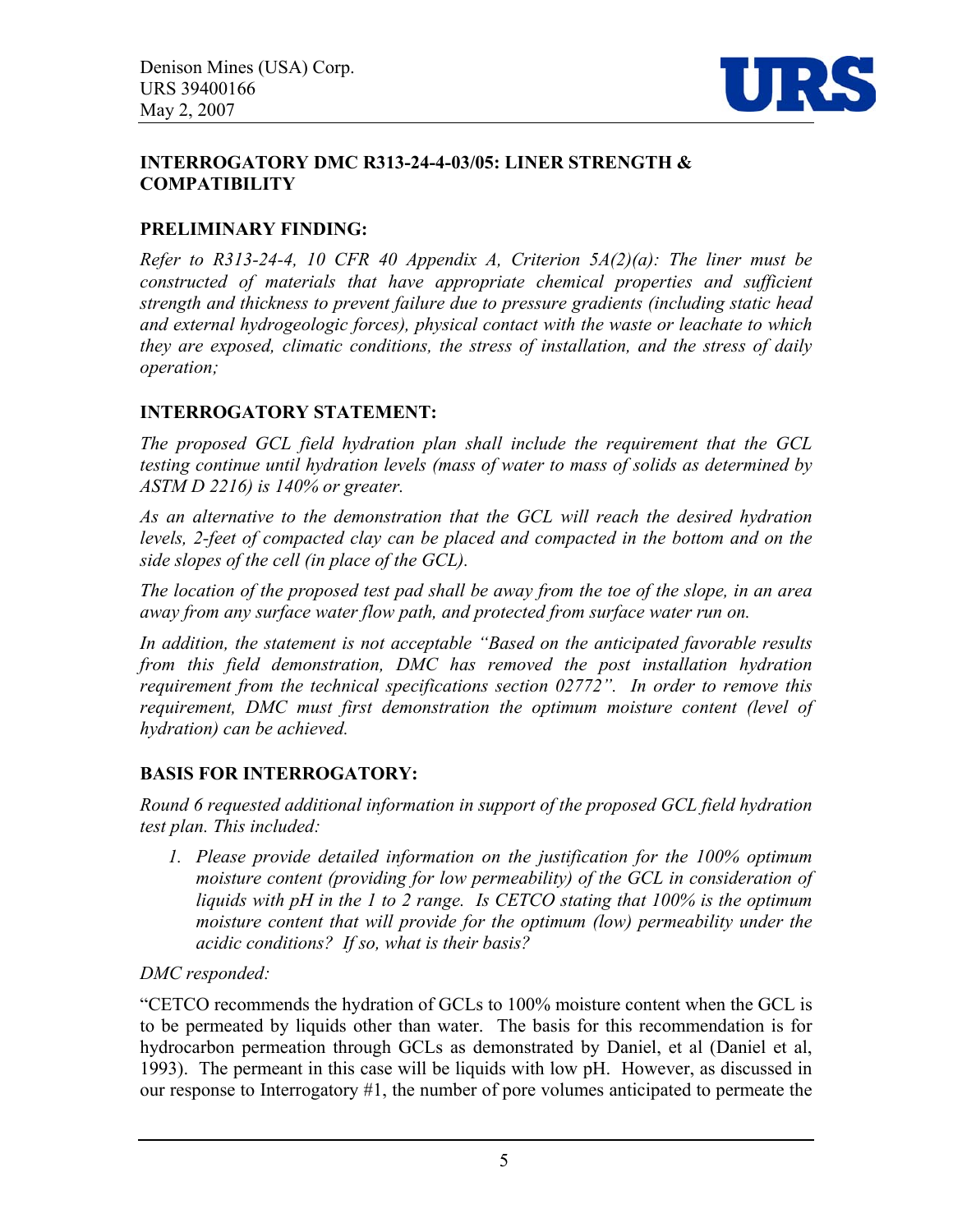

GCL is very low. Therefore, the GCL will serve to provide an effective hydraulic barrier."

*As discussed in previous interrogatories, the compatibility and effectiveness of GCL under acidic conditions is of concern. Available studies (cited in past interrogatories) indicate that GCLs may not be effective in a low pH environment. The studies also indicate that if the GCL is pre-hydrated to a specific level it can be effective (maintain permeability) against low pH liquids (i.e, tailings solution). In addition, The concern is not the estimated number of pore volumes of the tailings solution the GCL will be exposed too, but the compatibility of the GCL with the tailing solution and its ability to be an effective barrier layer.* 

*Since the available information suggests that at specific hydration levels the CGL could be an effective barrier for an acidic solution, the DRC agreed that if DMC could demonstrate what the respective level is, and that the GCL will reach the needed hydration level in a reasonable amount of time after installation (and before cell use), then that information would serve to demonstrate GCL/tailings solution compatibility, and effectiveness of the GCL.* 

*However, the level of GCL hydration that is needed to be effective against acidic solutions (in the pH range of the tailings solutions) has not been demonstrated by DMC. As stated in past interrogatories, available literature (Ruhl and Daniel, 1997) identifies pre-hydration levels of 144% that result in laboratory measured permeability's greater than*  $10^7$  *cm/sec (in the*  $10^9$  *cm/sec range). Whereas GCLs that are not pre-hydrated have measured permeability's in the 10-6 cm/sec or less range, and are susceptible to degradation and an increase in permeability with time from exposure to the acidic liquid.* 

*2. Please modify the work plan to state that samples will be taken until optimum hydration is reached, or a maximum level reached. This may require more samples through time than is currently planned.* 

*In response, DMC stated that hydration would be reached within 15 days. However, the time required for hydration is dependent on the level of moisture in the subgrade soil and the rate in which the GCL will absorb the water, which is not yet known (this is the primary reason for performing the test). Available literature (Daniel, Shan, and Anderson, 1993) includes a demonstration that sandy soils with less than 10% moisture content will not hydrate GCL to the 140% level. At the 10% moisture content level it took over 35 days to reach a level in the 140% range. The test needs to be conducted until the*  desired hydration level is reached to demonstrate it can be reached, and in what time *frame. This is of particular concern when considering the aired climate at the site.* 

## **REFERENCES:**

*"Cell 4A Lining System Design Report for the White Mesa Mill, Blanding, Utah," by GeoSyntec Consultants, January 2006. Prepared for International Uranium (USA) Corporation.*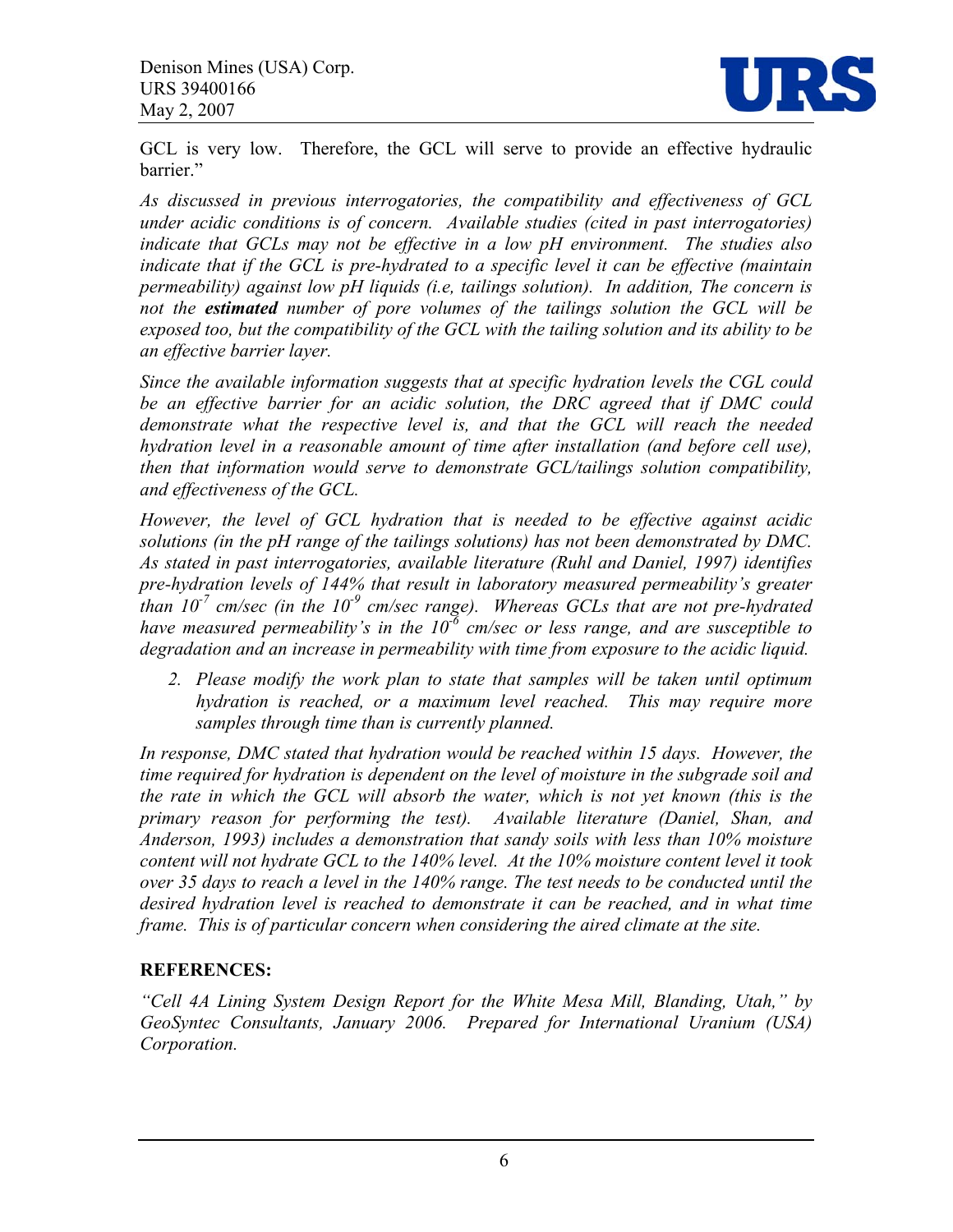

*Daniel, Shan, and Anderson. 1993. Effects of Partial Wetting on the Performance of the Bentonite Component of a Geosynthetic Clay Liner. International Fabrics Association International, Vol. 3, pp 1483-1496.* 

*DMC, March 7, 2005 Request to Amend Radioactive Material License, White Mesa Mill and Environmental Report.* 

*DMC May 1999, Groundwater Information Report for White Mesa Uranium Mill.* 

*Letter from DMC to DRC dated June 22, 2006; Re: Cell 4A Lining System Design Report, Round 2 Interrogator Response.* 

*Letter from DMC to DRC dated June 30, 2006; Re: Cell 4A Lining System Design Report, Response to DRC Request for Additional Information – Round 2 Interrogatory, Cell 4A Design.* 

*Letter from DMC to DRC dated August 28, 2006; Re: Cell 4A Lining System Design Report, Response to DRC Request for Additional Information – Round 4 Interrogatory, Cell 4A Design.* 

*Letter from Denison Mines (USA) Corp. (DMC) to DRC dated December 8, 2006; Re: Cell 4A Lining System Design Report, Response to DRC Request for Additional Information – Round 5 Interrogatory, Cell 4A Design.* 

*Letter from Denison Mines (USA) Corp. (DMC) to DRC dated January 5, 2006; Re: Response to technical review of DMC proposed Geosynthetic Clay Liner Hydration Demonstration Work Plan to be used in the liner for Cell 4A.* 

*Ruhl, J., and Daniel, D. 1997. "Geosynthetic Clay Liners Permeated with Chemical Solutions and Leachates", Journal of Geotechnical and Geoenvironmental Engineering, Vol. 123, No. 4, pp. 369-381.* 

*State of Utah Ground Water Discharge Permit No. UGW370004.* 

*Smith R.D.1987, U.S. Nuclear Regulatory Commission, Sampling of Uranium Mill Tailings Impoundments for Hazardous Constituents, Memorandum, Februarey9, 1987, Division of Waste Management.* 

*U.S. Nuclear Regulatory Commission, Standard Review Plan for Review of DOE Plans for Achieving Regulatory Compliance at Sites With Contaminated Ground Water Under Title I of the Uranium Mill Tailings Radiation Control Act, Draft Report for Comment, NUREG-1724, June 2000.* 

*Letter from Denison Mines (USA) Corp. (DMC) to DRC March 28, 2007; Re: Cell 4A Lining System Design Report, Response to DRC Request for Additional Information – Round 6 Interrogatory, Cell 4A Design.*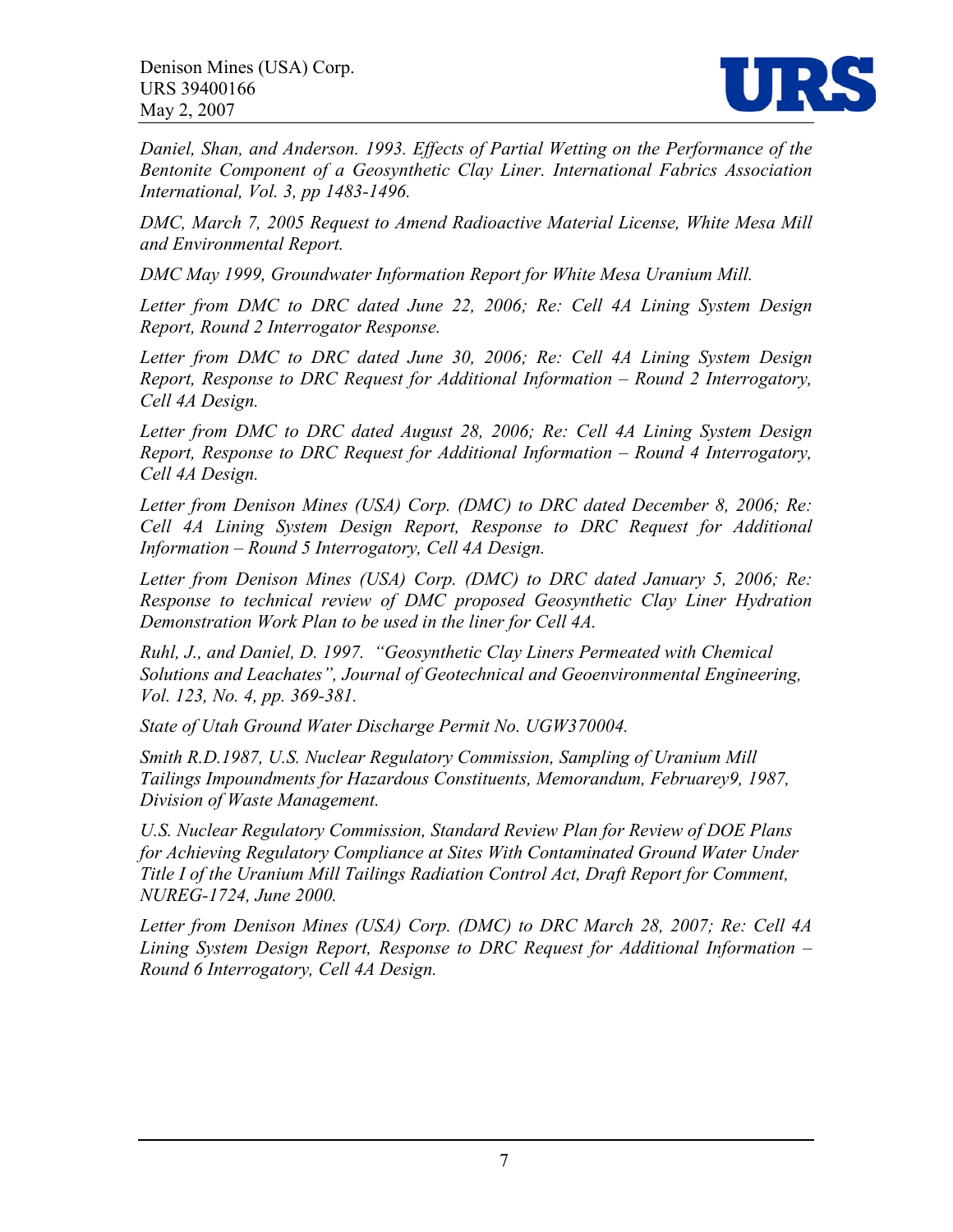

#### **INTERROGATORY DMC R313-24-4-06/05: BEST AVAILABLE TECHNOLOGY**

## **PRELIMINARY FINDING:**

*Refer to R313-24-4, R317-6-1.13: Best Available Technology means the application of design, equipment, work practice, operation standard or combination thereof at a facility to effect the maximum reduction of a pollutant achievable by available processes and methods taking into account energy, public health, environmental and economic impacts and other costs.* 

*Refer to R313-24-4, R317-6-6.4(A)(3/112): The Executive Secretary may issue a ground*  water discharge permit for a new facility if the Executive Secretary determines, after *reviewing the information provided under R317-6-6.3, that: 1.the applicant demonstrates that the applicable class TDS limits, ground water quality standards protection levels, and permit limits established under R317-6-6.4E will be met; 2. the monitoring plan, sampling and reporting requirements are adequate to determine compliance with applicable requirements;3. the applicant is using best available technology to minimize the discharge of any pollutant; and 4. There is no impairment of present and future beneficial uses of the ground water.*

#### **INTERROGATORY STATEMENT:**

*Please include in the Cell 4A liner design a slimes drainage layer over the strip drains that will have the ability to drain the tailings solution in a timely manner (i.e., in the range of 1.7 years). This drainage layer will have a minimum permeability of 10<sup>-2</sup> cm/sec and address the potential for clogging from the tailings.* 

*Please address the following concerns identified in the calculation entitled "Analysis of Slimes Drain":* 

- *Account for the use of a sufficiently sized drainage layer over the cell bottom and drain pipes. This includes permeability and thickness.*
- *Clarify the use of gravel around the PVC pipe (assumption #6).*
- *Provide further justification of the use of 1x10-5 cm/sec as a conservative value for hydraulic conductivity of the tailings, when the tailings are estimated to have hydraulic conductivity as low as 1x10-7 cm/sec (assumption #7).*

## *BASIS FOR INTERROGATORY:*

*For waste cell liner systems as proposed for Cell 4A, the State of Utah considers BAT to be a double liner with leachate collection/detection systems. For Cell 4A, this was defined in Round 1 Interrogatory and continued to be a concern in Round 2, 4, 5, and 6 Interrogatories. All interrogatories provided to DMC to date on the subject of the slimes drain design have requested a demonstration that the slimes drain system will remove the tailings solution remaining in the cell (after the cell has become full) in a timely manner.*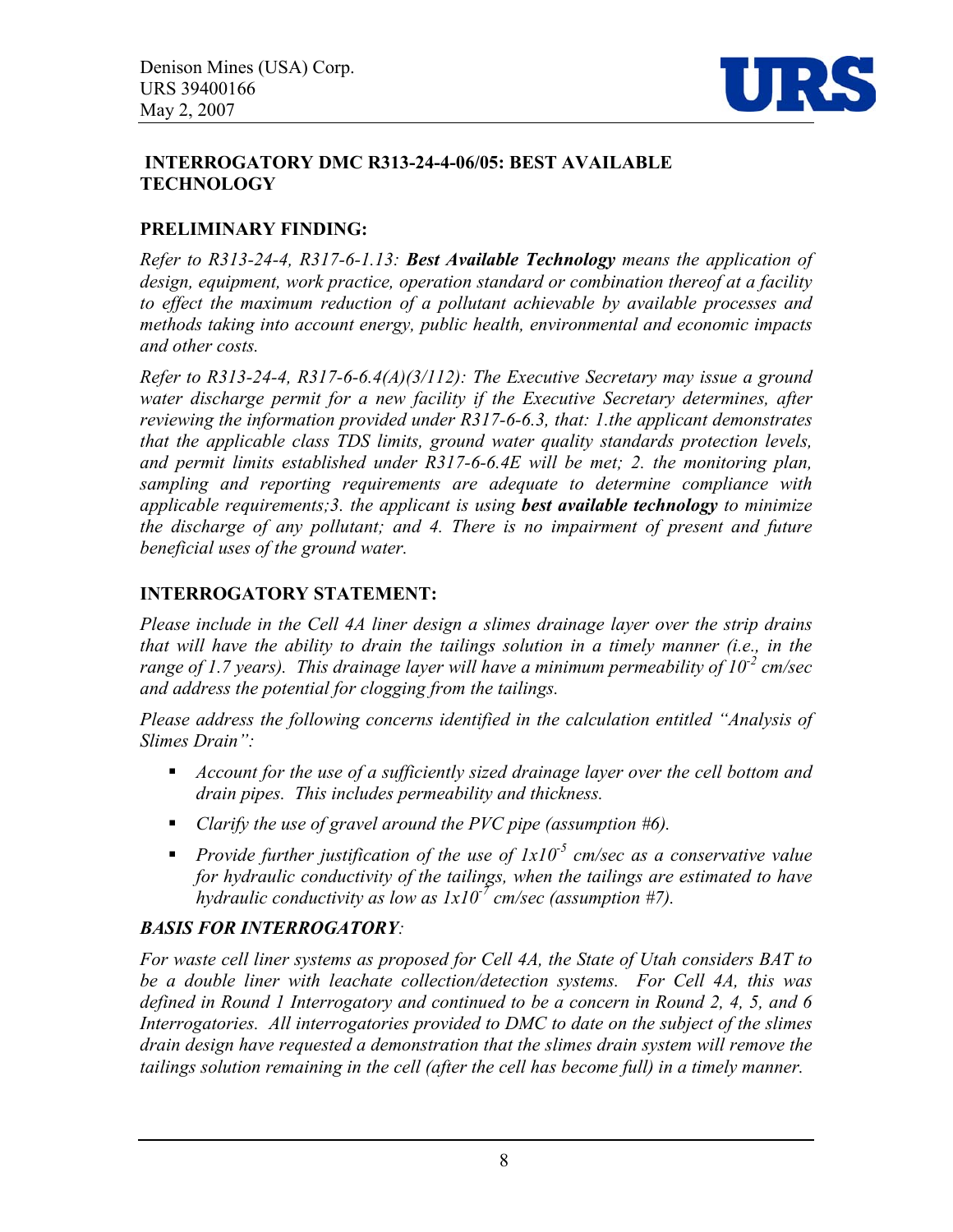

*DMCs response to the interrogatories prior to Round 6 were descriptive in nature and*  did not include an actual demonstration that the slimes drain would be effective in *removing the tailings solution in a timely manner. DMC did commit to using a cyclone to separate out the courser fraction of the tailings for placement over the bottom of the cell and the slimes drain piping. DMCs recent response to Interrogatory 6 included a revised slimes drain design that included strip drains placed throughout the bottom of the cell on top of the liner. Also included in this response is a proposed demonstration of the effectiveness of the slimes drain to remove the tailings solution in the cell in an effective and timely manner. This demonstration included an acceptable estimated time frame for removal of the tailing solution (i.e., 1.7 years). However, there are concerns that the demonstration did not include a slimes drain design that could support the estimated 1.7 year time frame. Primarily, there is no mention of a granular slime drain layer over the strip drains (such as could be created through the use of the cyclone). There were also several additional concerns with some of the assumptions as well as with some of the calculations. These concerns are detailed in a technical memorandum prepared by URS and provided as Attachment A. The concerns include:* 

- *A drainage layer over the slimes drains needs to be included in the design. This*  layer needs to be a sufficient permeability to allow the tailings solution to drain *freely to the strip drains. It also needs to consider the potential for clogging due to the fines in the slimes.*
- *Account for the use of a sufficiently sized drainage layer over the cell bottom and drain pipes. This includes permeability and thickness.*
- *Clarify the use of gravel around the PVC pipe (assumption #6).*
- **Provide further justification of the use of**  $1x10<sup>-5</sup>$  **cm/sec for a conservative value** *for hydraulic conductivity of the tailings when the tailings are estimated to have hydraulic conductivity as low as 1x10-7 cm/sec (assumption #7).*

*These concerns are detailed in the technical memorandum prepared by URS included as Attachment A.* 

In summary, the estimated time frame for removing the tailings solution is acceptable. *However, the design needs to support this estimated time by including a drainage layer over the strip drains that has the capacity to accommodate the flow of solution from the tailings.* 

## **REFERENCES:**

*"Cell 4A Lining System Design Report for the White Mesa Mill, Blanding, Utah," by GeoSyntec Consultants, January 2006. Prepared for International Uranium (USA) Corporation.*

*GSE. Technical Note: "Installation of Geosynthetic Drainage Products". Undated. Available at:* 

*http://www.gseworld.com/Literature/TechnicalNotes/PDF/TN025installationgeo.pdf*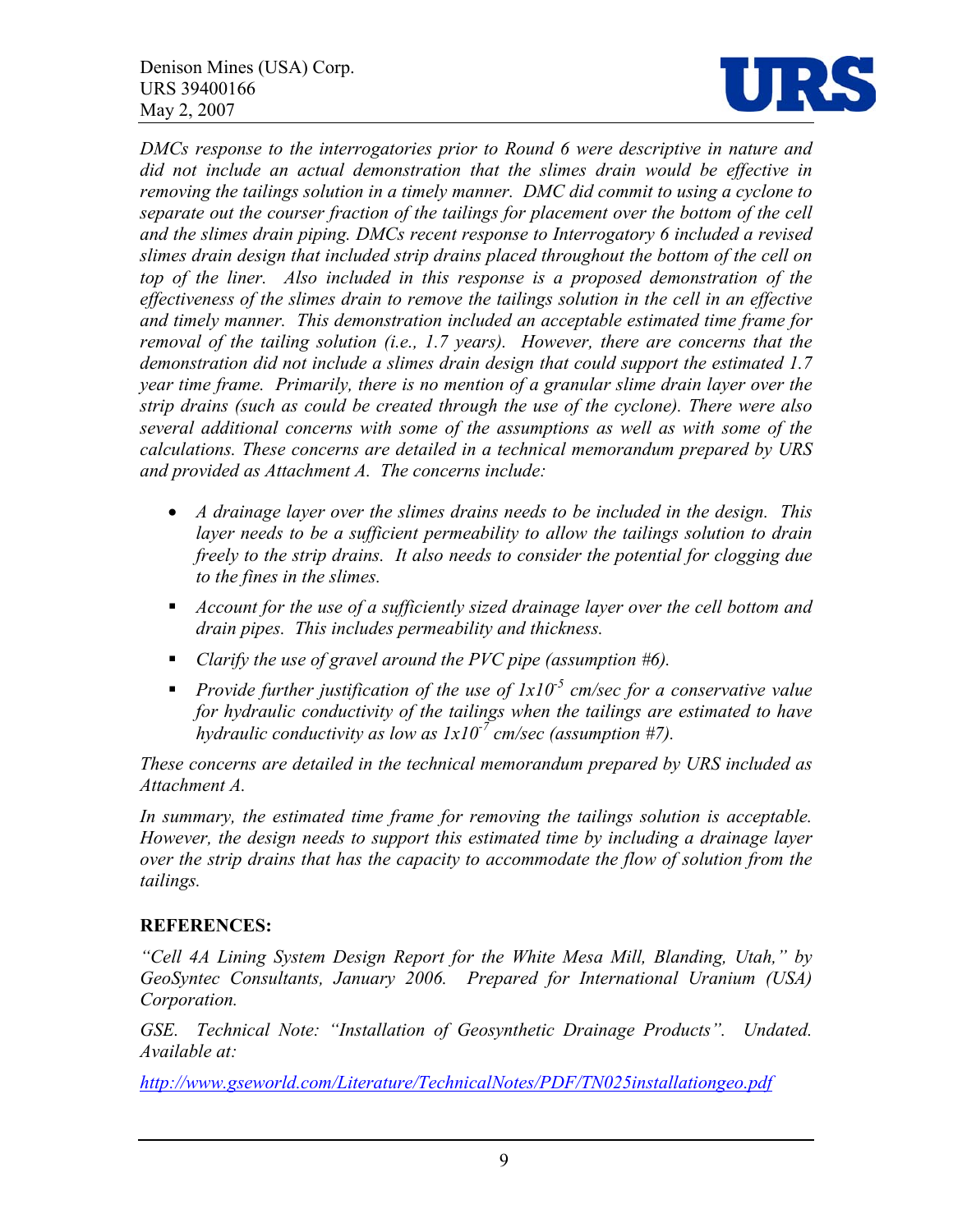

*Koerner, R.M. 1997. Designing with Geosynthetics, Fourth Edition.* 

*Letter from DMC to DRC dated June 22, 2006; Re: Cell 4A Lining System Design Report, Round 2 Interrogator Response.* 

*Letter from DMC to DRC dated June 30, 2006; Re: Cell 4A Lining System Design Report, Response to DRC Request for Additional Information – Round 2 Interrogatory, Cell 4A Design.* 

*Letter from DMC to DRC dated August 28, 2006; Re: Cell 4A Lining System Design Report, Response to DRC Request for Additional Information – Round 4 Interrogatory, Cell 4A Design.* 

*Letter from Denison Mines (USA) Corp. (DMC) to DRC dated December 8, 2006; Re: Cell 4A Lining System Design Report, Response to DRC Request for Additional Information – Round 5 Interrogatory, Cell 4A Design.* 

*Richardson, G.N., and Zhao, A. 1999. Design Manual for Lateral Drainage Systems for Landfills* 

*Thiel, R., Criley, K., and Bryk 2005. "Practical Guidelines for Specifying GCL Overlaps", Geotechnical Fabrics Report, October/November 2005. St. Paul, MN.* 

*40 CFR 264.301.* 

*Letter from Denison Mines (USA) Corp. (DMC) to DRC March 28, 2007; Re: Cell 4A Lining System Design Report, Response to DRC Request for Additional Information – Round 6 Interrogatory, Cell 4A Design.*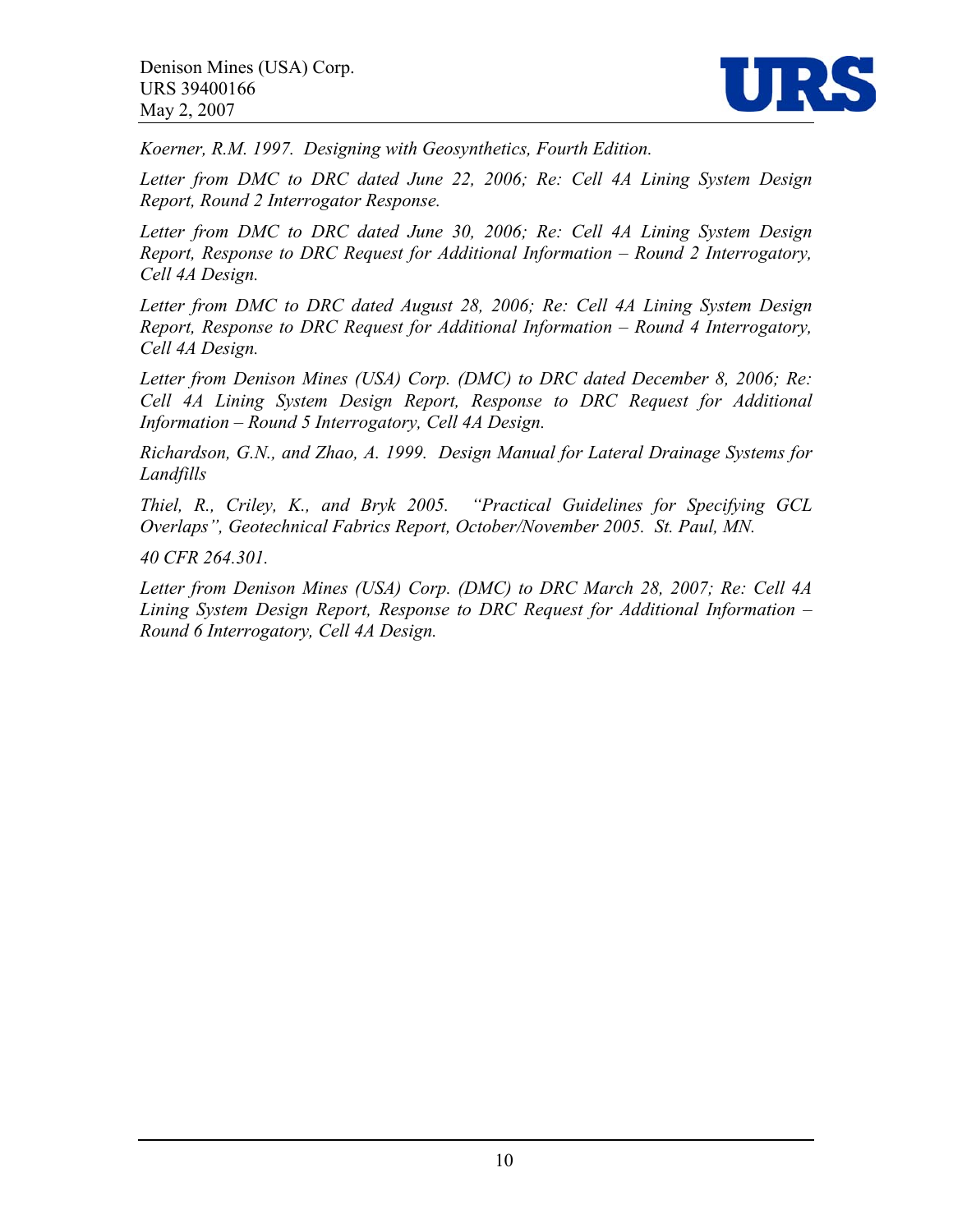

## **ATTACHMENT A**

## **TECHNICAL MEMORANDUM**

## **REVIEW FINDINGS; "ANALYSIS OF SLIMES DRAIN" PREPARED BY GEOSYNTEC CONSULTANTS**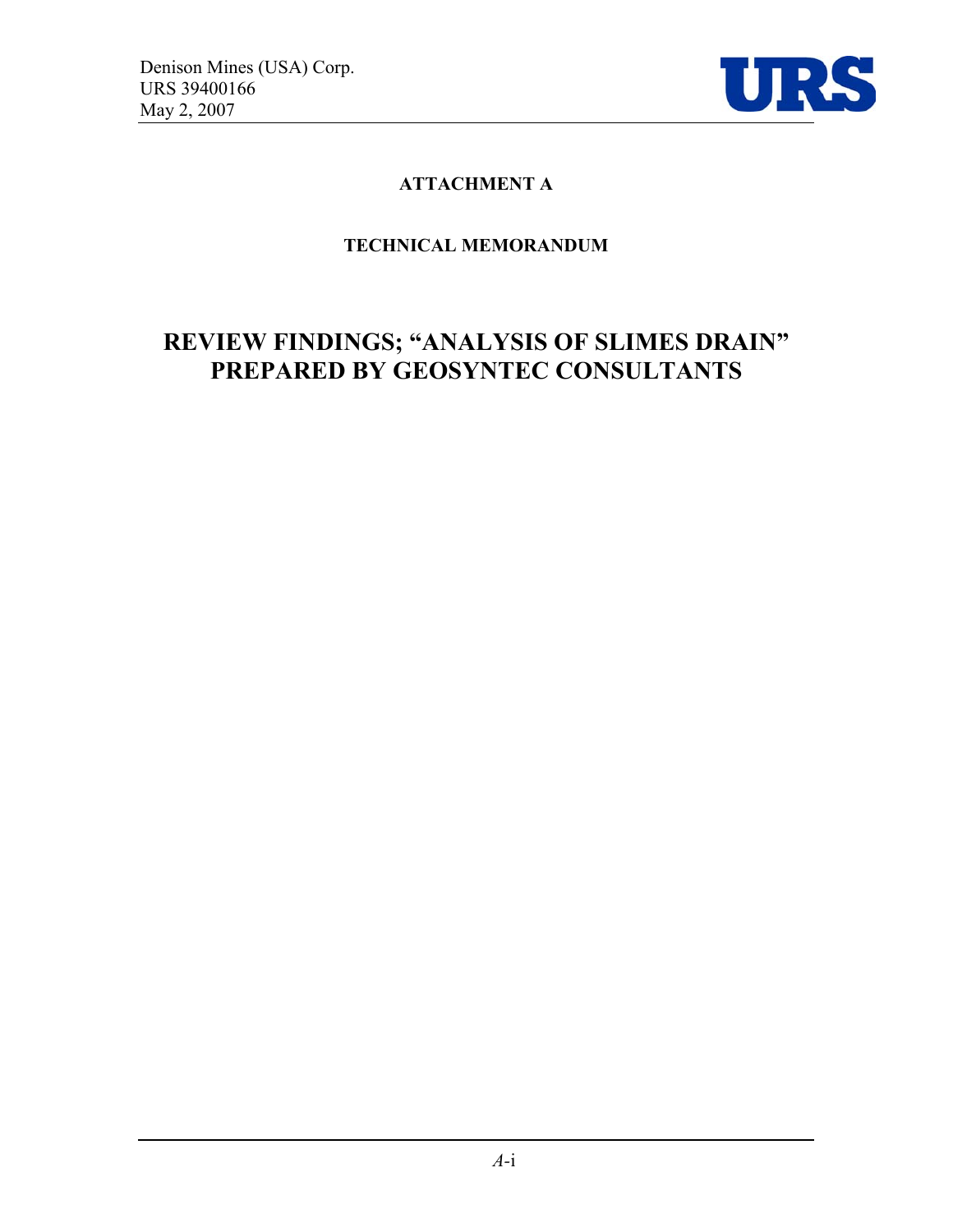

## **TECHNICAL MEMORANDUM**

To: Loren Morton, URRC File: 39400166.10300

- From: Kevin Sullivan, Britt Quinby, and Robert Baird
- Date: May 1, 2007
- Re: Review Findings; "Analysis of Slimes Drain" by Geosyntec Consultants

#### **Documents Reviewed:**

URS has reviewed and evaluated the following document in connection with the Utah Division of Radiation Control (the Division), Cell 4A Lining System, Denison Mines (USA) Corp. (DMC), White Mesa Mill, Blanding Utah - Round 6 Interrogatories.

"Analysis of Slimes Drain," Geosyntec Consultants, Meghan Lithgow, SC0349, March 26, 2007.

#### **Summary Evaluation**

DMC has submitted a design of the proposed Cell 4A Lining System to the Division. URS has reviewed certain submissions pertaining to the slimes drainage design. URS and the Division have pursued unresolved matters through issuance of six rounds of interrogatories, to which IUC has responded, submitting information beyond that initially provided. URS concludes at this point that the current submission is deficient in completely addressing the slimes drain issues contained in previous round of interrogatories.

#### **General Description**

All interrogatories provided to IUC to date on the subject of the slimes drain design have requested a demonstration that the slimes drain system will remove the tailings solution in the cell (after the cell has become full) in a timely manner. In addition, the following elements were requested in the interrogatories:

- A continuous drainage layer over the strip drains needs to be included in the slimes drain design.
- Evidence must be presented to demonstrate that the drain, when in active use, will minimize the hydraulic head of solution on the upper liner.
- An estimation of the maximum solution flow rate from the tailings into the slimes drain and the predicted ability of the slimes drain to remove this solution in a timely manner must be provided.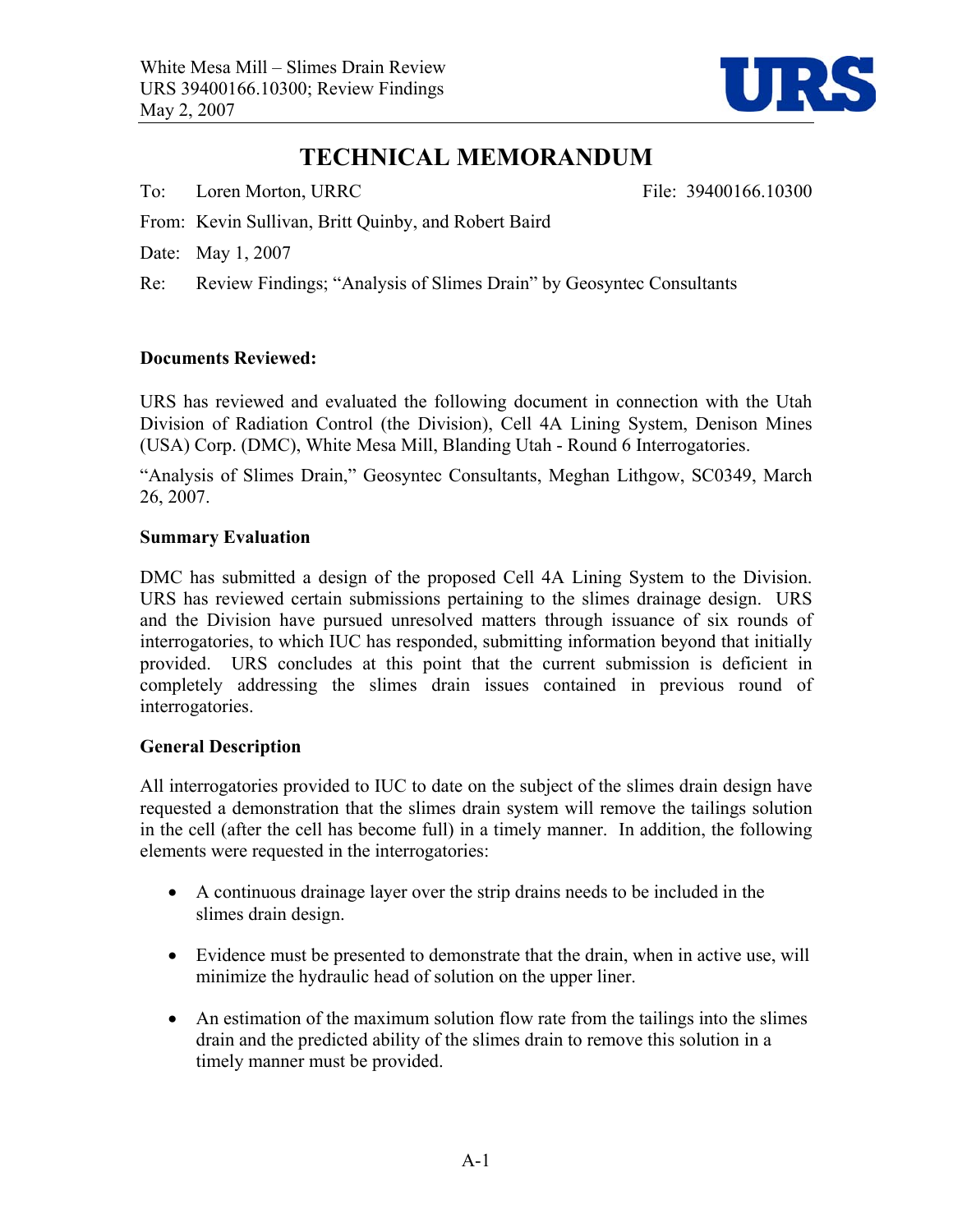

• Consideration of the potential for clogging of the drain system through time, the slope of the drain, size and length of the drainpipes, and a means to monitor the fluid head on the liner to evaluate and ensure the effectiveness of the drain and extraction system must also be addressed.

In the latest submission, IUC has provided details on the design, capacity, materials of construction, dewatering time, and other aspects of performance of the slimes drain system that is proposed for Cell 4A. These details are provided in calculation form. The calculation followed the following general outline:

- 1. Purpose and Method of Analysis
- 2. Assumptions
- 3. Calculations
	- a. Computation of the emptying time for the slimes drain;
	- b. Evaluation of the flow capacity of the proposed strip drains;
	- c. Calculation of the minimum required AOS and permitivity for the filtration geotextile;
	- d. Calculation and evaluation of the header pipe flow rate, and;
	- e. Discussion on effect of precipitation on drainage time.

To facilitate this review and comment process, the detailed comments (below) are provided in similar format.

#### **Detailed Comments**

#### *1. Purpose and Method of Analysis*

To be fully responsive to the interrogatory, the purpose should, in addition, contain the following elements, which are not currently addressed in the calculation:

- A drainage layer over the drain.
- Demonstration that the proposed design employs the Best Available Technology (BAT) in minimizing the hydraulic head on the upper liner.
- Demonstration of the long-term performance of the drain including consideration of the potential for clogging of the drain system over time.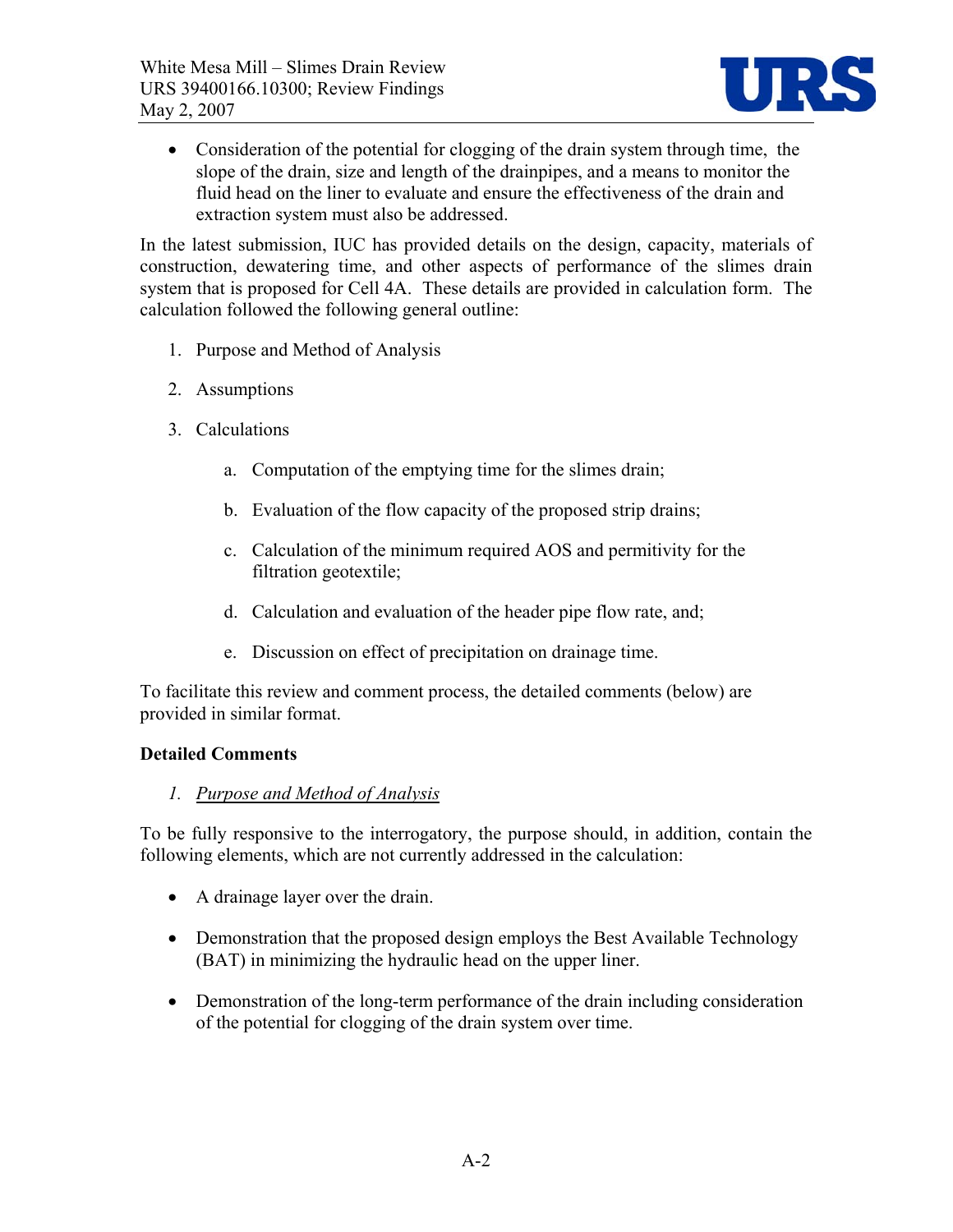

#### *2. Assumptions*

Assumption #6: It is unclear what is meant by the assumption that "a PVC pipe and *gravel* header will be installed". DMC should state whether the gravel portion of this construction item is necessary for structural strength of the pipe or integral to performance and whether the PVC pipe is perforated.

Assumption #7: The assumption states that the range of hydraulic conductivities of the slimes material is 0.1 cm/sec to  $1x10^{-7}$  cm/sec and the average saturated hydraulic conductivity is 1x10-5 cm/s. Then, in the last sentence of the assumption, a *conservative*  hydraulic conductivity of  $1x10^{-5}$  cm/s is selected for the tailings. URS does not agree that the *average* in this case can justifiably also be considered a *conservative* estimate. DMC must provide a basis for the use of these hydraulic conductivities in the calculation (i.e., physical testing of representative samples of the slimes material). In the absence of real data on the slimes, URS judges that a better representation of a conservative estimate would be the scenario where a large amount of  $1x10^{-7}$  cm/s material is deposited directly on one of the strip drains. Under this scenario, the conservative estimate for hydraulic conductivity would be  $1x10^{-7}$  cm/s. DMC needs to address this.

## *3. Calculations*

#### *a. Calculation of the Flow Velocity and Empting Time*

The sketch on page 2 illustrates the flow path of the most remote particle as directly toward the drain, not downward as would be expected if a continuous, underlying, high permeability drainage layer were present. Based on this sketch, URS understands that DMC does not intend to install such a drainage layer. DMC should confirm whether this understanding is correct.

The calculation of "emptying time" ending at the bottom of page 3/11 is performed using Darcy's Law and assuming that a particle of water furthest from the drain moves toward the drain at a constant velocity (Darcy seepage velocity). Darcy's law is a onedimensional means of estimating fluid (particle) velocity at any point in time in an aquifer that does not confine this flow. The velocity is directly dependent on the hydraulic conductivity of the media, the gradient, and the effective porosity of the media. The resultant velocity of 7.31 x  $10^{-7}$  ft/sec is applied to the distance of 39.8 feet to get a time of 1.7 years. Again, this assumes that the fluid is allowed to freely drain though the media and is not confined (there is no back pressure). However, Cell 4A is a closed or confined system (by design), and requires a drain system that has the capacity to remove the fluid so as not to confine or impede its flow through the tailings. Therefore, the slimes drainage system must have the capacity to remove the tailings solution at a rate greater than the rate the solution flows through the tailings.

#### *b. Evaluation of the flow capacity of the proposed strip drains*

The calculation beginning at the middle of page 4/11 provides an estimation of the flow to be expected in the strip drains. The equation used, Darcy's equation, is as follows: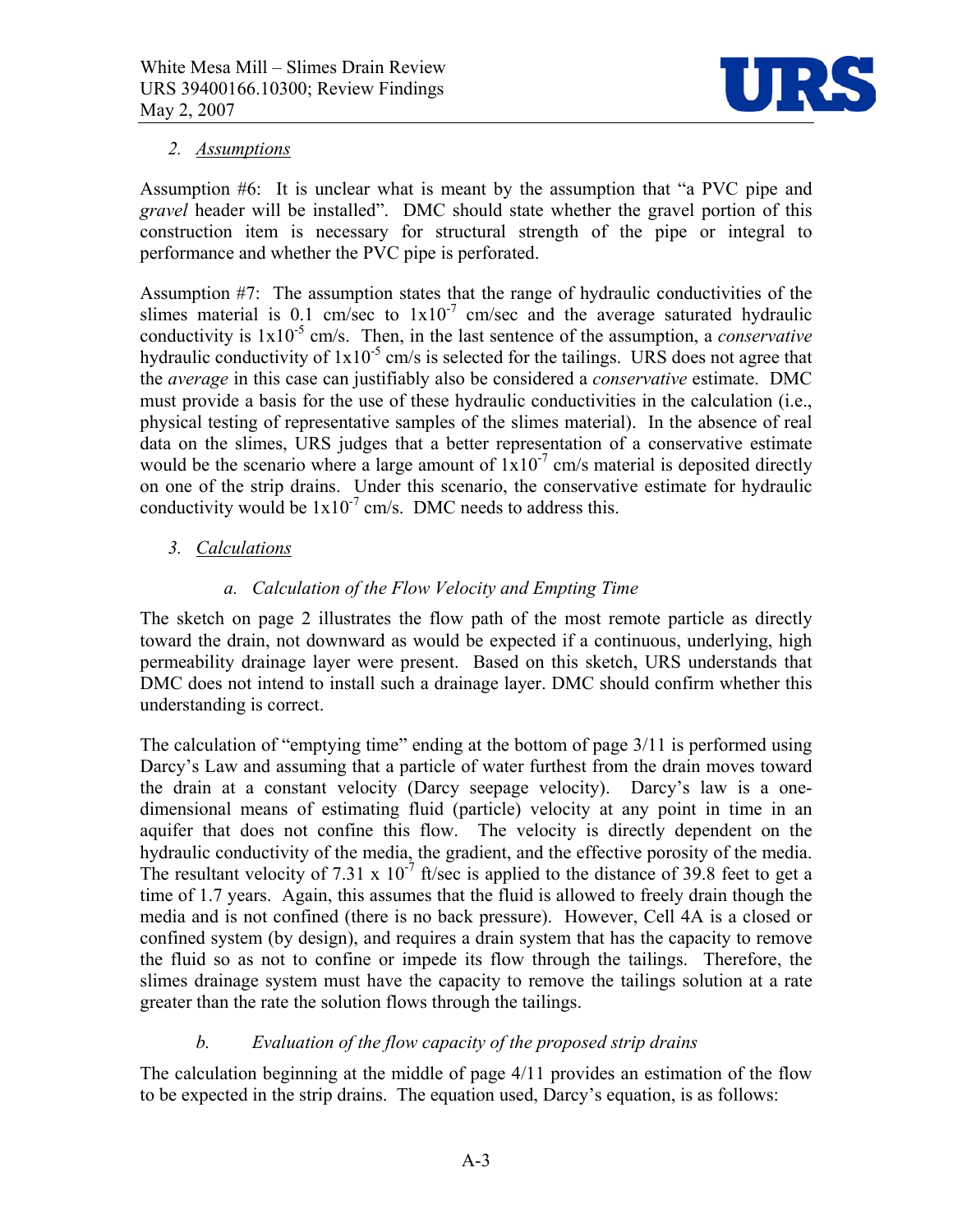

| $Q = k\dot{A}$ | Where: | $Q =$ flow rate through the cross-section |
|----------------|--------|-------------------------------------------|
|                |        | $k =$ aquifer permeability                |
|                |        | $i =$ hydraulic gradient                  |
|                |        | $A = \text{cross-sectional area of flow}$ |

The calculation presented considers flow into the strip drain as the unknown parameter, but then uses the cross sectional area of the entire (tributary) area for the cross-sectional area of flow (i.e., 50ft x 600ft = 3,000 ft<sup>2</sup>). However, this is not the area of flow from the tailings into the strip drain. The equation should consider the cross-sectional area of the drain itself,  $A = 1$ ft x 600 ft = 600 ft<sup>2</sup>, since this is the only outlet for the water. Based on this revision, the flow rate through the cross-section (the strip drain) is actually 0.07 gpm or  $1/50<sup>th</sup>$  of the flow calculated. There is no discussion on the design of a drainage layer and the assumption that such a layer is present is inconsistent with the sketch on p.2. This calculation would apply if the drainage layer were present and properly designed (and the gradient was changed to 1.0)

DMC should revise the calculation to reflect the characteristics of a drainage layer.

#### *c. Calculation of the minimum required AOS and permittivity for the filtration geotextile*

The fabric Apparent Opening Size (AOS) of the geotextile selection assumes that the material is non-dispersive (Double-Hydrometer Ratio [DHR] less than 0.5). Without this necessary information, a conservative design would assume dispersive soils necessitating the installation of a sand filter layer between the geotextile and the slimes material. DMC should clarify this matter.

#### *d. Calculation and evaluation of the header pipe flow rate*

Refer to b. above. This calculation should be revised based on the changes required under b.

#### *Summary of Comments*

In reviewing the subject calculation, it becomes evident that the calculation presents a conceptual plan whereby there are 1-foot-wide drains located at 50-foot intervals across the base of the cell. This concept inherently allows significant groundwater mounding between drains and, based on URS' comments provided above, would require a significantly long time for dewatering of the slimes. Neither the mounding condition that is anticipated nor the significantly long dewatering time meets the Division's intent of utilizing BATs in the slimes drainage design*.* 

#### *Recommendations*

The problem that is being considered in the calculation is a complicated issue that is best solved using groundwater flow modeling software. This solution will provide a more accurate estimate of the dewatering time for the slimes, but our feeling is that the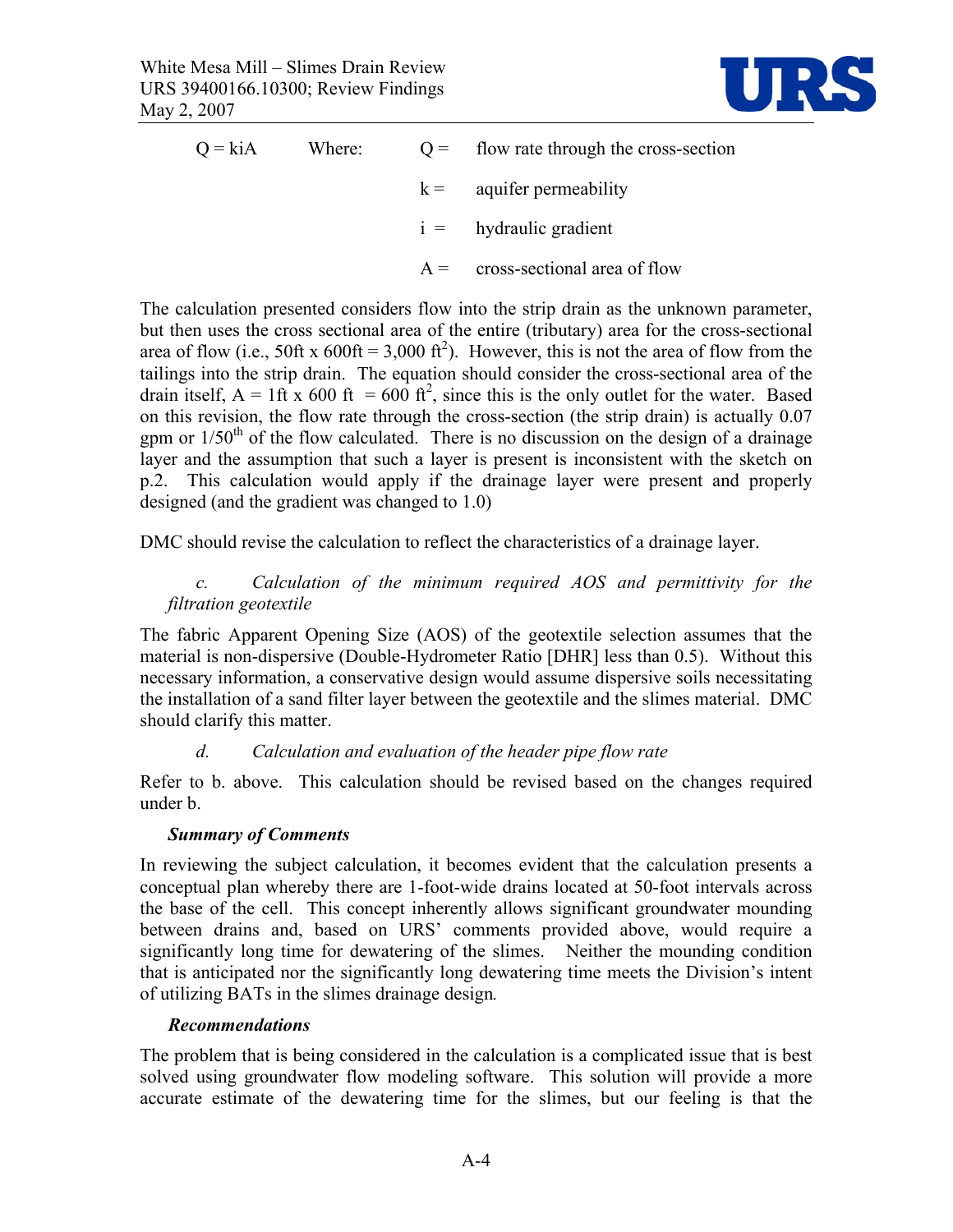

dewatering time will still be excessive. It is not the lack of modeling that appears to be the issue, but the drainage system design concept itself.

Design of a continuous "drainage layer" beneath the slimes will provide many benefits to the project. The potential for clogging of the manufactured drains will be significantly reduced. Properly designed, the drainage medium will act as a filter between the slimes and the filter fabric on the drains. In addition, the groundwater flow problem becomes a linear flow problem (downward flow) and can be easily estimated using the Darcy equations. Under linear downward flow, the hydraulic gradient becomes 1, and assuming  $a$  1ft<sup>2</sup> area of flow, the flowrate through the slimes is (using the assumptions presented in the calculation):

Q = kiA where k = 
$$
3.28 \times 10^{-7}
$$
 ft/sec  
Q =  $3.28 \times 10^{-7}$  ft/sec x 1 x 1 ft<sup>2</sup> =  $3.28 \times 10^{-7}$  ft/sec (per ft<sup>2</sup>).

And based on that flow rate, the dewatering time (T) becomes dependent on volume (Vper ft<sup>2</sup>) as:

 $T = V / Q = Vol Tot (ft<sup>3</sup>) / Q (ft<sup>3</sup>/sec), or T = Vol Tot (ft<sup>3</sup>) / 3.28x10-7$  $ft<sup>3</sup>/sec$ , converting to days:

T = Vol Tot (ft3 ) / (3.28x10-7 ft3 /sec x 60 s/m x 60 m/hr x 24 hr/day), then T = Vol Tot (ft3 ) / (0.0283 ft3 /day) (Eq. 1)

Now the time for dewatering can be calculated based on the volume of fluid in the slimes (for a  $1 \text{ft}^2$  vertical column that is 31 ft in height as:

Vol = 1 ft<sup>2</sup> x 31 ft x porosity (0.35) = 10.85 ft<sup>3</sup>,

and accounting for rainfall [13.4 in/yr converts to  $3.06 \times 10^{-3}$  ft<sup>3</sup>/day (per ft<sup>2</sup>)] the total volume becomes (per  $ft^2$  area):

Vol Tot = 10.85 ft<sup>3</sup> + 3.06x10<sup>-3</sup> ft<sup>3</sup>/day x T (time in days) (Eq. 2)

Then using Eq. 1 and Eq. 2 to solve for T and Vol Tot, we can find:

Vol Tot = 10.85 ft<sup>3</sup> + 3.06x10<sup>-3</sup> ft<sup>3</sup>/day x Vol Tot (ft<sup>3</sup>) / 0.0283 ft<sup>3</sup>/day,

and

Vol Tot = 10.85 ft<sup>3</sup> + 0.108 x Vol Tot  $(ft^3)$ , solving for the unknown we find:

Vol Tot = 12.17 ft<sup>3</sup> (per ft<sup>2</sup> of cell area)

and now we can solve for T using EQ 1:

T = Vol Tot  $(ft^3) / (0.0283 f t^3 / day) = 12.17 f t^3 / 0.0283 f t^3 / day$ 

#### **T = 430 days (dewatering time) = 1.18 years**

This example demonstrates the effect of installing a continuous bottom drain that is designed so as not to clog. If no drainage layer is placed over the strip drains (as is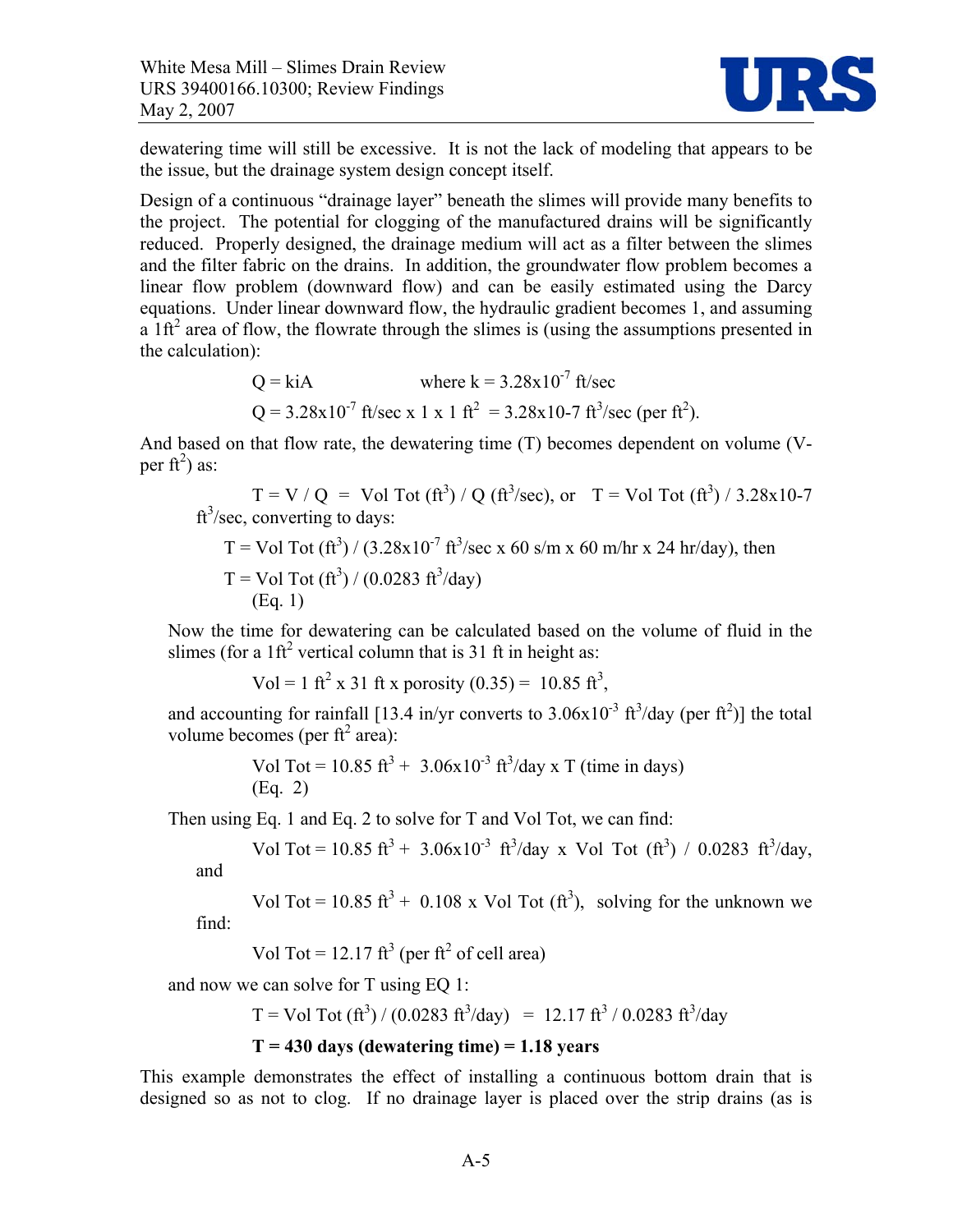

indicated in the calculation provided), then the flow is limited to  $1/50<sup>th</sup>$  of this flow and the resulting time to dewater is 50 times greater (59 years). This would be greater when consideration is made for clogging of the drains.

The drainage layer (thickness) can be designed to accommodate the flows developed from the Darcy equation. A sample calculation demonstrating design of the drainage layer is as follows:

Find the minimum drainage layer thickness by solving for  $t_{\text{max}}$ , the maximum thickness of water in the drainage layer. The solution utilizes "*Giroud, Zornberg, &Zhao – Hydraulic Design of Geosynthetic and Granular Liquid Drainage Layers*", Giroud's Equation based on Simplified Assumptions:

 $t_{\text{max}} = j[(sqrt(tan^2\beta + 4q_h/k) - tan\beta) / (2cos\beta)] L_s$ 

Assuming that  $k_{\text{slimes}}$  is limit for  $q_h$ ,  $q_h = k_{\text{slimes}}$  (as a conservative case), we find that:

$$
t_{\text{max}} = j[(sqrt(tan^2\beta + 4 \ k_{\text{slimes}}/k) - tan\beta) / (2cos\beta)] L_s
$$

(Eq.3)

Drainage Layer Thickness, using  $k_{\text{slimes}}$  of  $1x10^{-5}$  cm/s

| S = slope of drainage layer $(\% )$ =                | $1\%$              |
|------------------------------------------------------|--------------------|
| $Ls =$ length of slope =                             | 50 ft              |
| $H = height of slope =$                              | $0.5$ ft           |
| $\beta$ = slope angle =                              | 0.6 degrees        |
| $k_{\text{slimes}}$ = permeability of slimes soil =  | $3.3x10^{7}$ ft/s  |
| $k =$ permeability of drainage layer =               | $3.3x10^{-4}$ ft/s |
| $i =$ modifying factor (default of 1) =              | 1.00               |
| $t_{max}$ = max liquid thickness in drainage layer = | $1.35$ ft          |

This solution suggests that, assuming a slimes permeability ( $k_{\text{slimes}}$ ) of  $1x10^{-5}$  cm/s  $(3.3x10<sup>-7</sup>$  ft/s), a drainage layer of 1.35 ft in thickness with a permeability of  $1x10<sup>-2</sup>$  cm/s  $(3.3x10<sup>-4</sup>$  ft/s) would be necessary to provide adequate drainage. Based on this solution and additional iterative solutions, it appears that with a drainage layer thickness of 16" (1.35 ft), the drainage material permeability must be 3 orders of magnitude greater than the slimes permeability. Lower permeability drainage material would similarly be required in greater depths. Note that consideration for clogging has not been included, and would need to be considered. This may be a geotextile, or added thickness to the drainage layer.

An additional consideration for drainage layer material is a geosynthetic drainage composite (geonet). Designs for these engineered materials are available in the manufacturer's literature. However, due to the use of Cell 4A as a holding area for solution and slurry, a geonet as a drainage layer in this application would need special